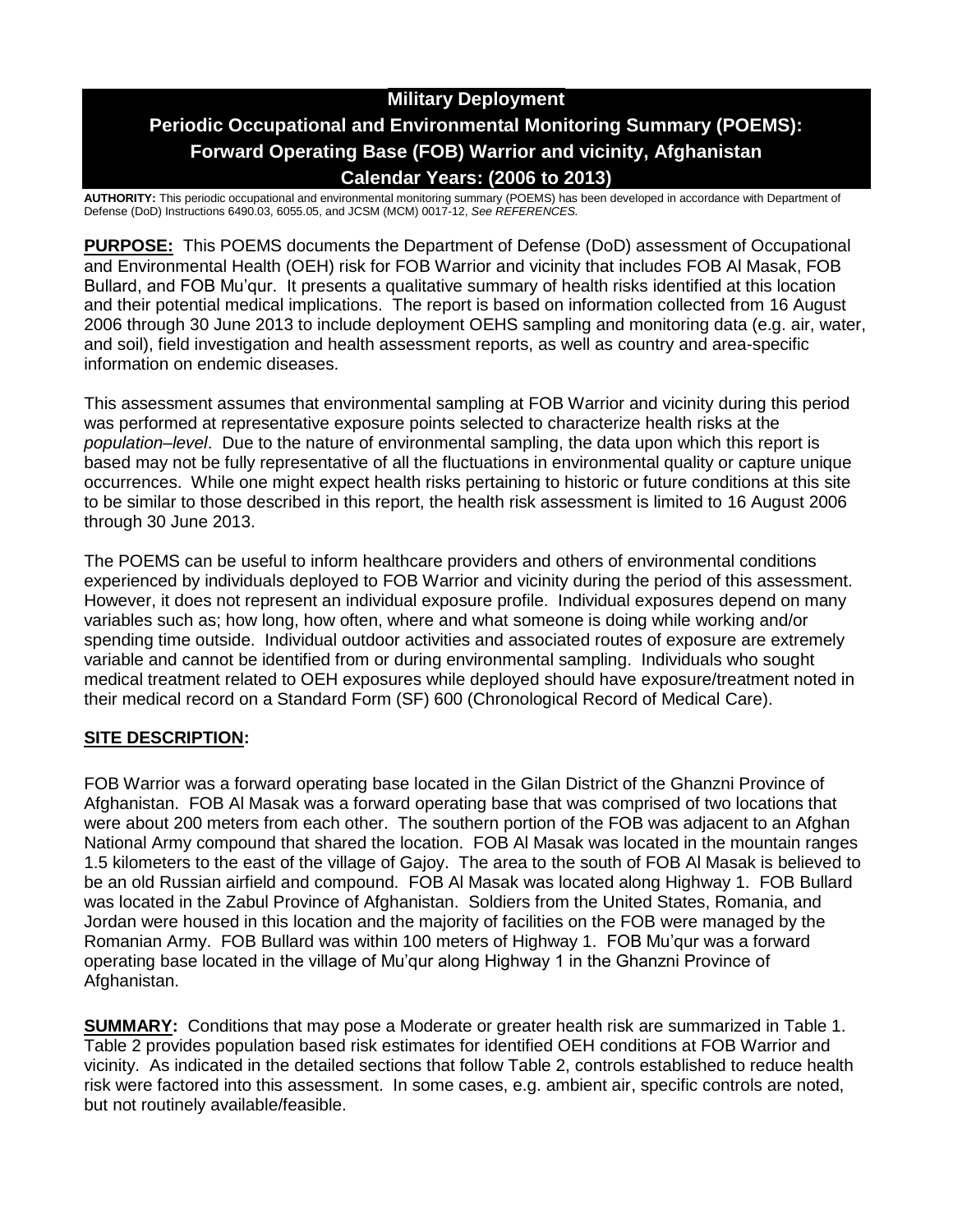## **Table 1: Summary of Occupational and Environmental Conditions with MODERATE or Greater Health Risk**

#### *Short-term health risks & medical implications:*

The following may have caused acute health effects in some personnel during deployment at FOB Warrior and vicinity that includes FOB Al Masak, FOB Bullard, and FOB Mu'qar:

Inhalable coarse particulate matter less than 10 micrometers in diameter  $(PM<sub>10</sub>)$ , food/waterborne diseases (e.g., bacterial diarrhea, hepatitis A, typhoid/paratyphoid fever, diarrhea-cholera, diarrhea-protozoal, brucellosis, hepatitis E); other endemic diseases (malaria, cutaneous leishmaniasis (acute), Crimean-Congo hemorrhagic fever, sandfly fever, typhus-miteborne, leptospirosis, Tuberculosis (TB), rabies, anthrax, Q fever); and heat stress. For food/waterborne diseases (e.g., bacterial diarrhea, hepatitis A, typhoid/paratyphoid fever, diarrhea-cholera, diarrhea-protozoal, brucellosis, hepatitis E), if ingesting local food and water, the health effects can temporarily incapacitate personnel (diarrhea) or result in prolonged illness (hepatitis A, typhoid/paratyphoid fever, brucellosis, hepatitis E). Risks from food/waterborne diseases may have been reduced with preventive medicine controls and mitigation, which includes hepatitis A and typhoid fever vaccinations and only drinking from approved water sources in accordance with standing CENTCOM policy. For other vector-borne endemic diseases (malaria, cutaneous leishmaniasis (acute), Crimean-Congo hemorrhagic fever, sandfly fever, typhus-miteborne), these diseases may constitute a significant risk due to exposure to biting vectors; risk reduced to 'Low' by proper wear of the treated uniform, application of repellent to exposed skin, bed net use, and appropriate chemoprophylaxis, as well as minimizing areas of standing water and other vector-breeding areas. For water contact diseases (leptospirosis) activities involving extensive contact with surface water increase risk. For respiratory diseases (TB), personnel in close-quarter conditions could have been at risk for person-to-person spread. Animal contact diseases (rabies, anthrax, Q fever), pose year-round risk. For heat stress, risk can be greater during months of June through August, and greater for susceptible persons including those older than 45, of low fitness level, unacclimatized, or with underlying medical conditions. Risks from heat stress may have been reduced with preventive medicine controls, workrest cycles, proper hydration and nutrition, and mitigation.

Air quality: For inhalable coarse particulate matter less than 10 micrometers in diameter (PM<sub>10)</sub>, the PM<sub>10</sub> overall short-term risk was 'Low to High.' For inhalable fine particulate matter less than 2.5 micrometers in diameter (PM<sub>2.5</sub>), the PM<sub>2.5</sub> overall short-term risk was 'none identified.' However, exposures to PM<sub>10</sub> and PM<sub>2.5</sub> may vary, as conditions may vary, and may result in mild to more serious short-term health effects (e.g., eye, nose or throat and lung irritation) in some personnel while at this site, particularly exposures to high levels of dust such as during high winds or dust storms. For  $PM_{10}$  and  $PM_{2.5}$ , certain subgroups of the deployed forces (e.g., those with pre-existing asthma/cardio-pulmonary conditions) are at greatest risk of developing notable health effects. For burn pits, although the short-term risk for  $PM_{10}$  was not evaluated due to insufficient data and the  $PM<sub>2.5</sub>$  overall short-term risk was 'none identified', there were burn pits utilized at or around FOB Warrior and vicinity – see section 10.7. For burn pits, exposures may vary, and exposure to high levels of  $PM_{10}$ and  $PM_{2.5}$  in the smoke may also result in mild to more serious short-term health effects (e.g., eye, nose or throat and lung irritation) in some personnel and certain subgroups while at this site. Although most short-term health effects from exposure to particulate matter and burn pit smoke should have resolved post-deployment, providers should be prepared to consider the relationship between deployment exposures and current complaints. Some individuals may have sought treatment for acute respiratory irritation during their time at FOB Warrior and vicinity. Personnel who reported with symptoms or required treatment while at this site should have exposure and treatment noted in medical record (e.g., electronic medical record and/or on a Standard Form (SF) 600 (*Chronological Record of Medical Care*).

#### *Long-term health risks & medical implications:*

The following hazards may be associated with potential long-term health effects in some personnel during deployment at FOB Warrior and vicinity that includes FOB Al Masak, FOB Bullard, and FOB Mu'qar:

Air quality: For inhalable fine particulate matter less than 2.5 micrometers in diameter ( $PM_{2.5}$ ), the overall longterm risk was 'Low.' Inhalable coarse particulate matter less than 10 micrometers in diameter ( $PM_{10}$ ) was not evaluated for long-term risk due to no available health guidelines. However, the area was a dusty desert environment, and conditions may have varied. In addition, for burn pits, although the long-term risk for  $PM_{10}$ was not evaluated due to no available health guidelines and the long-term risk for  $PM_{2.5}$  was not evaluated due to insufficient data, there were burn pits present at or around FOB Warrior and vicinity, and conditions may have varied – see section 10.7. For inhalational exposure to high levels of dust,  $PM_{10}$  and  $PM_{2.5}$ , such as

> Page 2 of 25 Reviewed by CENTCOM (06 January 2015) Final Approval Date (15 September 2016)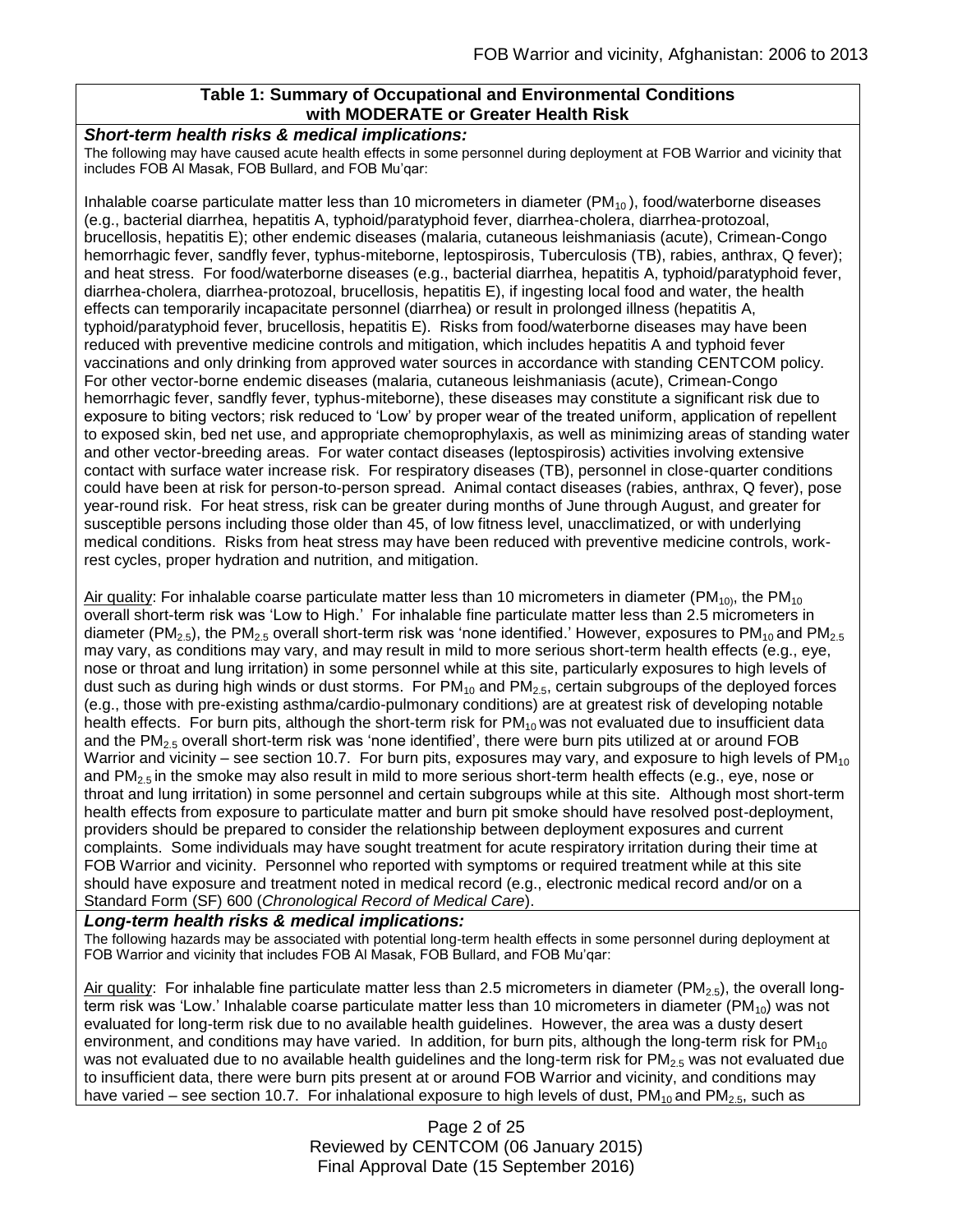during high winds or dust storms, and for exposure to burn pit smoke, it is considered possible that some otherwise healthy personnel who were exposed for a long-term period to dust and particulate matter could develop certain health conditions (e.g., reduced lung function, cardiopulmonary disease). Personnel with a history of asthma or cardiopulmonary disease could potentially be more likely to develop such chronic health conditions. While the dust and particulate matter exposures and exposures to burn pits are acknowledged, at this time there were no specific recommended, post-deployment medical surveillance evaluations or treatments. Providers should still consider overall individual health status (e.g., any underlying conditions/susceptibilities) and any potential unique individual exposures (such as burn pits/barrels, incinerators, occupational or specific personal dosimeter data) when assessing individual concerns. Certain individuals may need to be followed/evaluated for specific occupational exposures/injuries (e.g., annual audiograms as part of the medical surveillance for those enrolled in the Hearing Conservation Program; and personnel covered by Respiratory Protection Program and/or Hazardous Waste/Emergency Responders Medical Surveillance).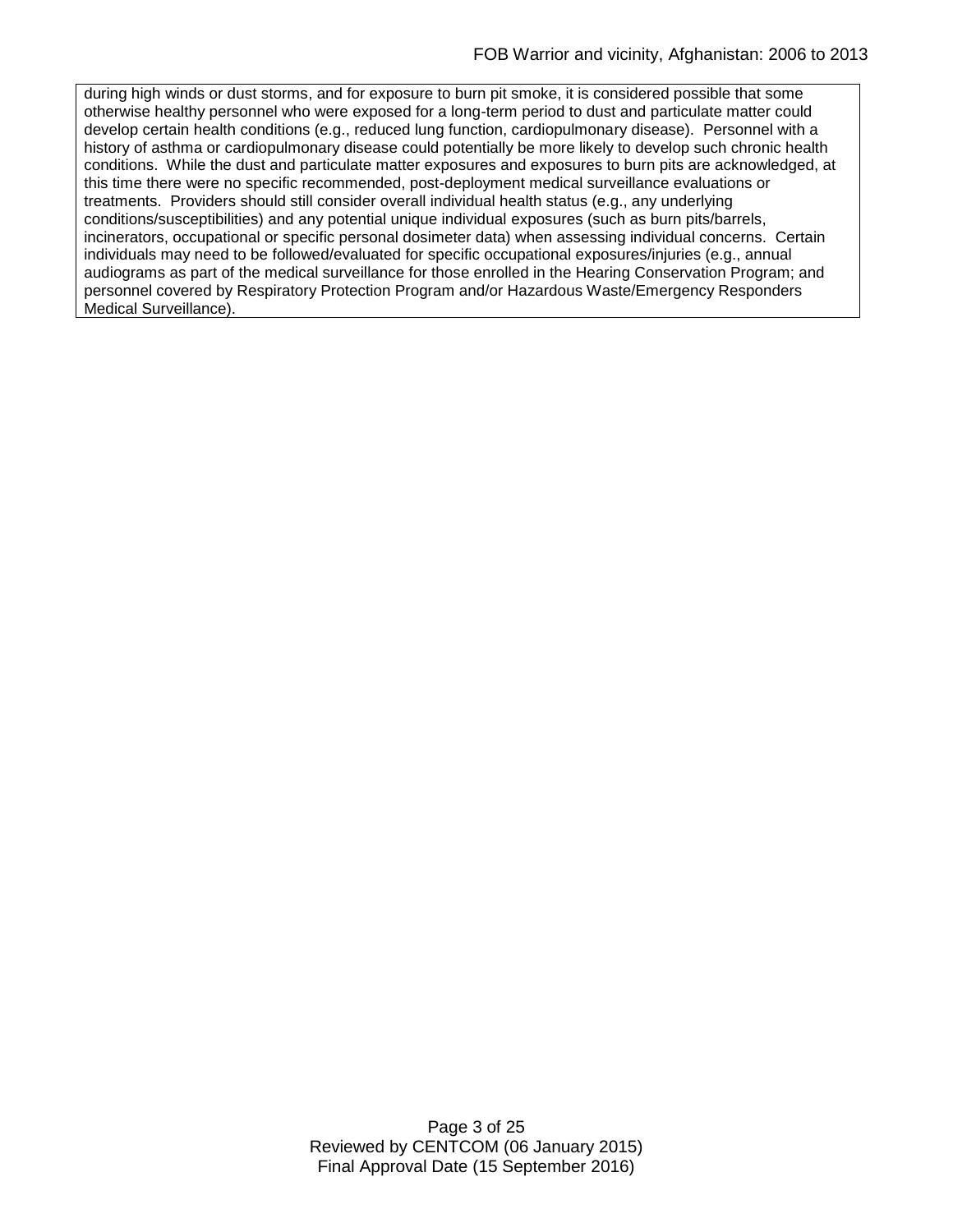| Table 2. Population-Based Health Risk Estimates - FOB Warrior and vicinity that includes FOB |
|----------------------------------------------------------------------------------------------|
| Al Masak, FOB Bullard, and FOB Mu'qar <sup>1,2</sup>                                         |

| Source of<br><b>Identified Health</b><br>Risk <sup>3</sup>                        | Unmitigated Health Risk Estimate <sup>4</sup>                                                                                                                                                                                                                                                                        | <b>Control Measures</b><br>Implemented                                                                                                                        | <b>Residual Health Risk Estimate<sup>4</sup></b>                                                                                                                                                                                                                                                                     |
|-----------------------------------------------------------------------------------|----------------------------------------------------------------------------------------------------------------------------------------------------------------------------------------------------------------------------------------------------------------------------------------------------------------------|---------------------------------------------------------------------------------------------------------------------------------------------------------------|----------------------------------------------------------------------------------------------------------------------------------------------------------------------------------------------------------------------------------------------------------------------------------------------------------------------|
| <b>AIR</b>                                                                        |                                                                                                                                                                                                                                                                                                                      |                                                                                                                                                               |                                                                                                                                                                                                                                                                                                                      |
| Particulate<br>matter less than<br>10 micrometers<br>in diameter<br>$(PM_{10})$   | Short-term: Low to High, Daily levels<br>vary, acute health effects (e.g., upper<br>respiratory tract irritation) more<br>pronounced during peak days. More<br>serious effects are possible in<br>susceptible persons (e.g., those with<br>asthma/existing respiratory diseases).<br>Long-term: No health guidelines | Limiting strenuous<br>physical activities when air<br>quality is especially poor;<br>and actions such as<br>closing tent flaps,<br>windows, and doors.        | Short-term: Low to High, Daily levels<br>vary, acute health effects (e.g., upper<br>respiratory tract irritation) more<br>pronounced during peak days. More<br>serious effects are possible in<br>susceptible persons (e.g., those with<br>asthma/existing respiratory diseases).<br>Long-term: No health guidelines |
| Particulate<br>matter less than<br>2.5 micrometers<br>in diameter<br>$(PM_{2.5})$ | Short-term: None.                                                                                                                                                                                                                                                                                                    | Limiting strenuous<br>physical activities when air<br>quality is especially poor;<br>and actions such as<br>closing tent flaps,<br>windows, and doors.        | Short-term: None.                                                                                                                                                                                                                                                                                                    |
|                                                                                   | Long-term: Low. A small percentage of<br>personnel may be at increased risk for<br>developing chronic conditions.<br>Particularly those more susceptible to<br>acute effects (e.g., those with<br>asthma/existing respiratory diseases).                                                                             |                                                                                                                                                               | Long-term: Low. A small percentage of<br>personnel may be at increased risk for<br>developing chronic conditions.<br>Particularly those more susceptible to<br>acute effects (e.g., those with<br>asthma/existing respiratory diseases).                                                                             |
| Metals                                                                            | Short-term: None.                                                                                                                                                                                                                                                                                                    |                                                                                                                                                               | Short-term: None.                                                                                                                                                                                                                                                                                                    |
|                                                                                   | Long-term: None.                                                                                                                                                                                                                                                                                                     |                                                                                                                                                               | Long-term: None.                                                                                                                                                                                                                                                                                                     |
| Volatile Organic<br>Compounds                                                     | Short-term: None.                                                                                                                                                                                                                                                                                                    |                                                                                                                                                               | Short-term: None.                                                                                                                                                                                                                                                                                                    |
| (VOC)                                                                             | Long-term: None.                                                                                                                                                                                                                                                                                                     |                                                                                                                                                               | Long-term: None.                                                                                                                                                                                                                                                                                                     |
| <b>SOIL</b>                                                                       |                                                                                                                                                                                                                                                                                                                      |                                                                                                                                                               |                                                                                                                                                                                                                                                                                                                      |
| Metals                                                                            | Short-term: Not an identified source of<br>health risk.                                                                                                                                                                                                                                                              |                                                                                                                                                               | Short-term: Not an identified source of<br>health risk.                                                                                                                                                                                                                                                              |
|                                                                                   | Long-term: None.                                                                                                                                                                                                                                                                                                     |                                                                                                                                                               | Long-term: None.                                                                                                                                                                                                                                                                                                     |
| Organic<br>Compounds                                                              | Short-term: Not an identified source of<br>health risk.                                                                                                                                                                                                                                                              |                                                                                                                                                               | Short-term: Not an identified source of<br>health risk.                                                                                                                                                                                                                                                              |
|                                                                                   | Long-term: None.                                                                                                                                                                                                                                                                                                     |                                                                                                                                                               | Long-term: None.                                                                                                                                                                                                                                                                                                     |
| Inorganic<br>Compounds                                                            | Short-term: Not an identified source of<br>health risk.                                                                                                                                                                                                                                                              |                                                                                                                                                               | Short-term: Not an identified source of<br>health risk.                                                                                                                                                                                                                                                              |
|                                                                                   | Long-term: None.                                                                                                                                                                                                                                                                                                     |                                                                                                                                                               | Long-term: None.                                                                                                                                                                                                                                                                                                     |
| <b>Water</b>                                                                      |                                                                                                                                                                                                                                                                                                                      |                                                                                                                                                               |                                                                                                                                                                                                                                                                                                                      |
|                                                                                   | Short-term: No data available                                                                                                                                                                                                                                                                                        | Army Public Health Center<br>(Provisional) former U.S.                                                                                                        | Short-term: No data available                                                                                                                                                                                                                                                                                        |
| <b>Consumed Water</b><br>(Water Used for<br>Drinking)                             | Long-term: No data available                                                                                                                                                                                                                                                                                         | Army Veterinary<br>Command (VETCOM)<br>approved bottled water<br>and potable water only<br>from approved water<br>sources.                                    | Long-term: No data available                                                                                                                                                                                                                                                                                         |
| Water for Other                                                                   | Short-term: Insufficient data available                                                                                                                                                                                                                                                                              | Water treated in<br>accordance with<br>standards applicable to its<br>intended use.                                                                           | Short-term: Insufficient data available                                                                                                                                                                                                                                                                              |
| Purposes                                                                          | Long-term: Insufficient data available                                                                                                                                                                                                                                                                               |                                                                                                                                                               | Long-term: Insufficient data available                                                                                                                                                                                                                                                                               |
| <b>ENDEMIC</b><br><b>DISEASE</b>                                                  |                                                                                                                                                                                                                                                                                                                      |                                                                                                                                                               |                                                                                                                                                                                                                                                                                                                      |
| Food<br>borne/Waterborne<br>(e.g., diarrhea-<br>bacteriological)                  | Short-term: Variable; High (bacterial<br>diarrhea, hepatitis A, typhoid fever) to<br>Moderate (diarrhea-cholera, diarrhea-<br>protozoal, brucellosis, hepatitis E) to<br>Low (polio) if ingesting local<br>food/water, the health effects can                                                                        | Preventive measures<br>include Hepatitis A and<br>Typhoid fever vaccination<br>and consumption of food<br>and water only from<br>approved sources.<br>$-1.0F$ | Short-term: Low to none                                                                                                                                                                                                                                                                                              |

Page 4 of 25 Reviewed by CENTCOM (06 January 2015) Final Approval Date (15 September 2016)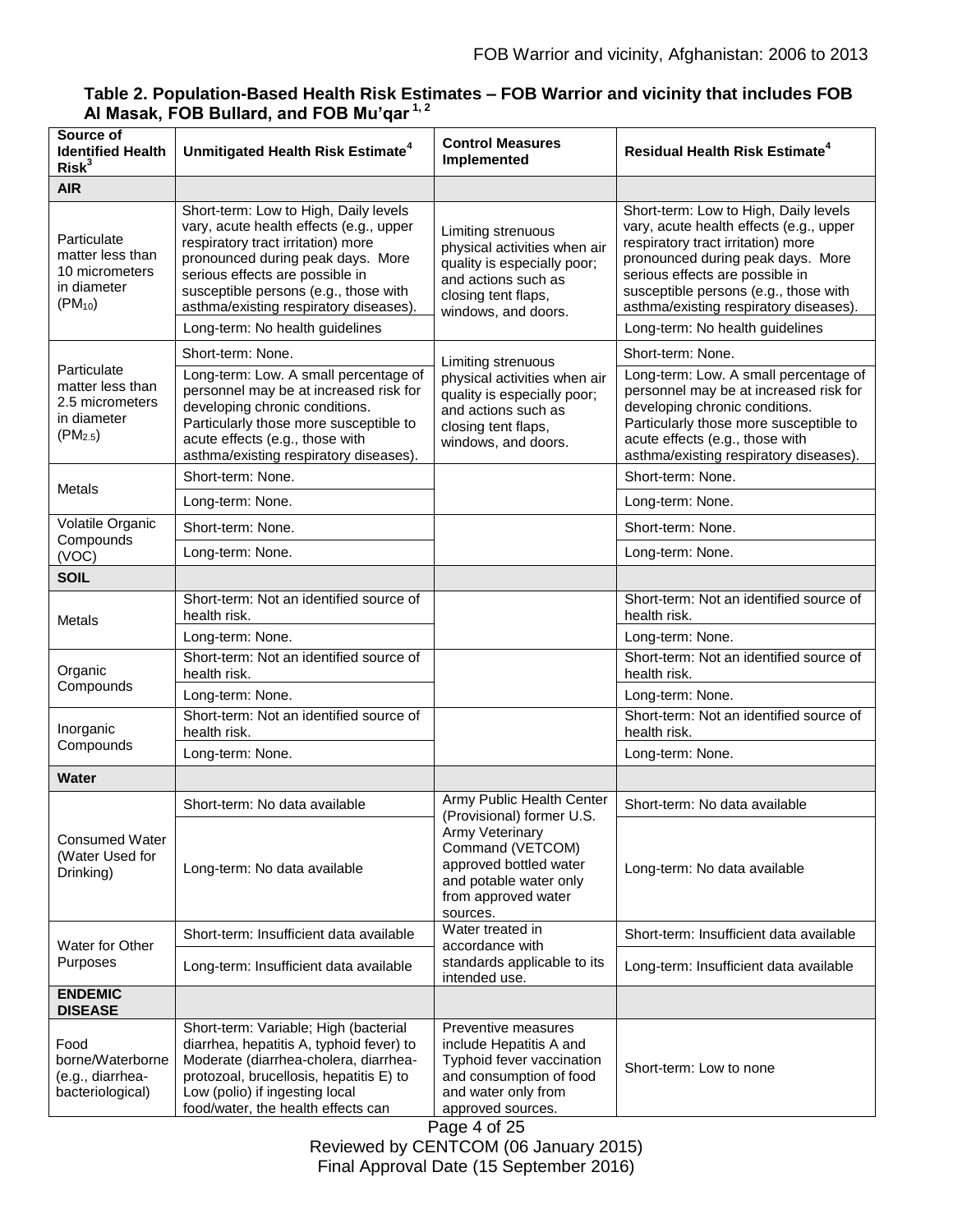| Source of<br><b>Identified Health</b><br>Risk <sup>3</sup> | Unmitigated Health Risk Estimate <sup>4</sup>                                                                                                                                                                         | <b>Control Measures</b><br>Implemented                                                                                                                                                                                                                                                                                                                                                    | <b>Residual Health Risk Estimate<sup>4</sup></b>                                                                                                                                          |
|------------------------------------------------------------|-----------------------------------------------------------------------------------------------------------------------------------------------------------------------------------------------------------------------|-------------------------------------------------------------------------------------------------------------------------------------------------------------------------------------------------------------------------------------------------------------------------------------------------------------------------------------------------------------------------------------------|-------------------------------------------------------------------------------------------------------------------------------------------------------------------------------------------|
|                                                            | temporarily incapacitate personnel<br>(diarrhea) or result in prolonged illness<br>(hepatitis A, Typhoid fever, hepatitis E,<br>brucellosis).                                                                         |                                                                                                                                                                                                                                                                                                                                                                                           |                                                                                                                                                                                           |
|                                                            | Long-term: none identified                                                                                                                                                                                            |                                                                                                                                                                                                                                                                                                                                                                                           | Long-term: No data available                                                                                                                                                              |
| Arthropod Vector<br><b>Borne</b>                           | Short-term: Variable; High for malaria,<br>Moderate for leishmaniasis -<br>cutaneous (acute), Crimean-Congo<br>hemorrhagic fever, sandfly fever,<br>typhus-miteborne; and Low for, the<br>plague and West Nile fever. | Preventive measures<br>include proper wear of<br>treated uniform.<br>application of repellent to<br>exposed skin, bed net<br>use, minimizing areas of<br>standing water and<br>appropriate<br>chemoprophylaxis.                                                                                                                                                                           | Short-term: Low                                                                                                                                                                           |
|                                                            | Long-term: Low for Leishmaniasis-<br>visceral infection.                                                                                                                                                              |                                                                                                                                                                                                                                                                                                                                                                                           | Long-term: No data available                                                                                                                                                              |
| <b>Water-Contact</b>                                       | Short-term: Moderate for leptospirosis                                                                                                                                                                                | Recreational swimming in<br>surface waters not likely in                                                                                                                                                                                                                                                                                                                                  | Short-term: Low for leptospirosis.                                                                                                                                                        |
| (e.g. wading,<br>swimming)                                 | Long-term: No data available                                                                                                                                                                                          | this area of Afghanistan<br>during this time period.                                                                                                                                                                                                                                                                                                                                      | Long-term: No data available                                                                                                                                                              |
| Respiratory                                                | Short-term: Variable; Moderate for<br>tuberculosis (TB) to Low for<br>meningococcal meningitis.                                                                                                                       | Providing adequate living<br>and work space; medical<br>screening; vaccination.                                                                                                                                                                                                                                                                                                           | Short-term: Low                                                                                                                                                                           |
|                                                            | Long-term: No data available                                                                                                                                                                                          |                                                                                                                                                                                                                                                                                                                                                                                           | Long-term: No data available                                                                                                                                                              |
| <b>Animal Contact</b>                                      | Short-term: Variable; Moderate for<br>rabies, anthrax, Q-fever to Low for<br>H5N1 avian influenza.                                                                                                                    | Prohibiting contact with,<br>adoption, or feeding of<br>feral animals IAW U.S.<br><b>Central Command</b><br>(CENTCOM) General<br>Order (GO) 1B. Risks are<br>further reduced in the<br>event of assessed contact<br>by prompt post-exposure<br>rabies prophylaxis IAW<br>The Center for Disease<br>Control's (CDC) Advisory<br>Committee on<br><b>Immunization Practices</b><br>guidance. | Short-term: No data available                                                                                                                                                             |
|                                                            | Long-term: Low (Rabies)                                                                                                                                                                                               |                                                                                                                                                                                                                                                                                                                                                                                           | Long-term: No data available                                                                                                                                                              |
| <b>VENOMOUS</b><br><b>ANIMAL/</b><br><b>INSECTS</b>        |                                                                                                                                                                                                                       |                                                                                                                                                                                                                                                                                                                                                                                           |                                                                                                                                                                                           |
| Snakes,<br>scorpions, and<br>spiders                       | Short-term: Low; If encountered,<br>effects of venom vary with species<br>from mild envenoming (e.g., Platyceps<br>rhodorachis) to potentially lethal<br>effects (e.g., Echis sochureki).                             | Risk reduced by avoiding<br>contact, proper wear of<br>uniform (especially<br>footwear), and proper and<br>timely treatment.                                                                                                                                                                                                                                                              | Short-term: Low; If encountered,<br>effects of venom vary with species<br>from mild envenoming (e.g., Platyceps<br>rhodorachis) to potentially lethal<br>effects (e.g., Echis sochureki). |
|                                                            | Long-term: No data available                                                                                                                                                                                          |                                                                                                                                                                                                                                                                                                                                                                                           | Long-term: No data available                                                                                                                                                              |
| <b>HEAT/COLD</b><br><b>STRESS</b>                          |                                                                                                                                                                                                                       |                                                                                                                                                                                                                                                                                                                                                                                           |                                                                                                                                                                                           |
| Heat                                                       | Short-term: Variable; Risk of heat<br>injury is High for July, Moderate in<br>June and August, and Low for all other<br>months.<br>Long-term: Low, The long-term risk                                                 | Work-rest cycles, proper<br>hydration and nutrition,<br>and Wet Bulb Globe<br>Temperature (WBGT)<br>monitoring.                                                                                                                                                                                                                                                                           | Short-term: Variable; Risk of heat<br>injury is High for July, Moderate in<br>June and August, and Low for all other<br>months.<br>Long-term: Low, The long-term risk is                  |
|                                                            | was Low. However, the risk may be<br>greater to certain susceptible persons-<br>those older (i.e., greater than 45<br>years), in lesser physical shape, or<br>with underlying medical/health                          |                                                                                                                                                                                                                                                                                                                                                                                           | Low. However, the risk may be<br>greater to certain susceptible persons-<br>those older (i.e., greater than 45<br>years), in lesser physical shape, or<br>with underlying medical/health  |

Page 5 of 25 Reviewed by CENTCOM (06 January 2015) Final Approval Date (15 September 2016)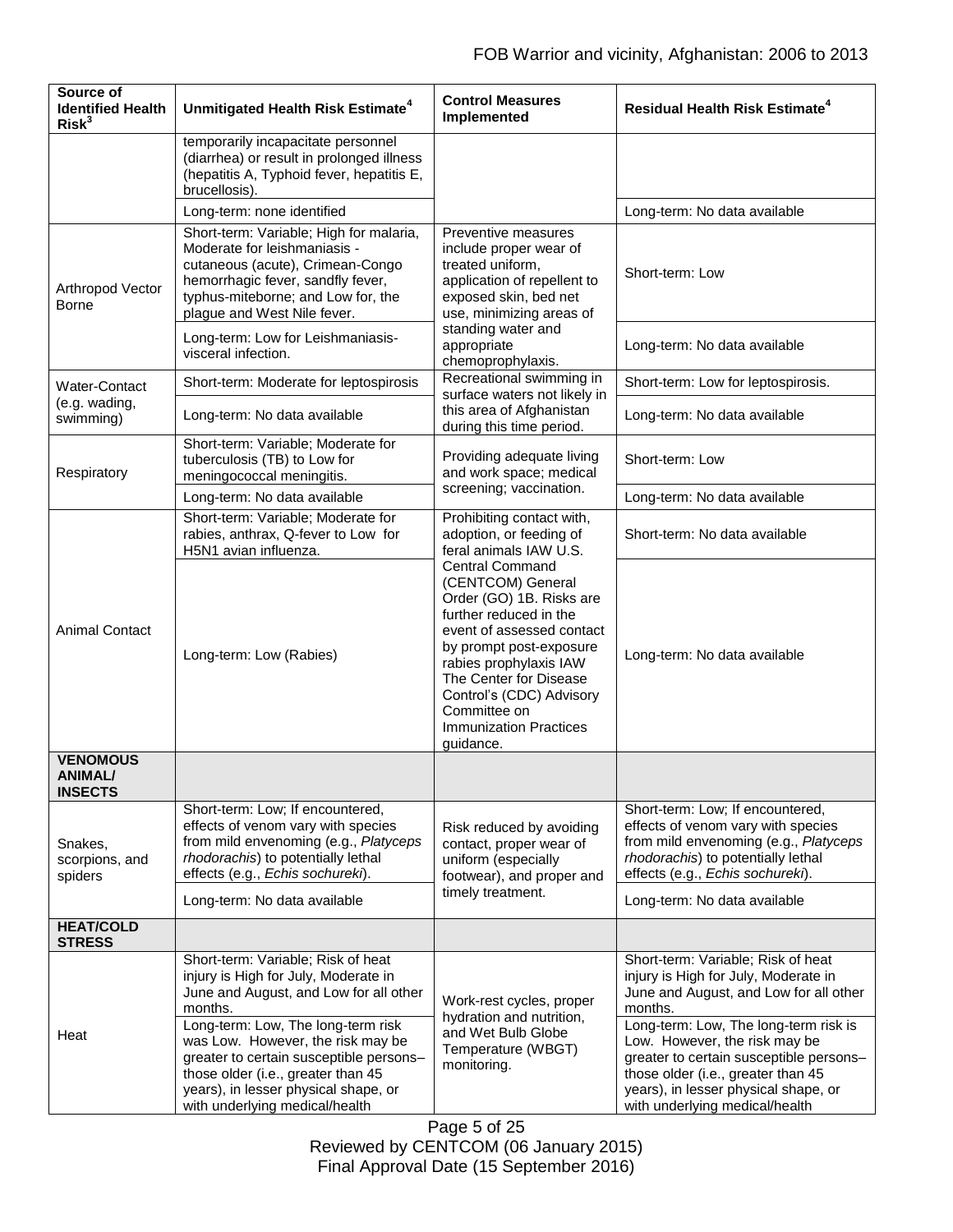| Source of<br><b>Identified Health</b><br>Risk <sup>3</sup> | Unmitigated Health Risk Estimate <sup>4</sup>                                                                                                               | <b>Control Measures</b><br>Implemented                                                                                                                                                                                                 | <b>Residual Health Risk Estimate<sup>4</sup></b>                                                                                                            |
|------------------------------------------------------------|-------------------------------------------------------------------------------------------------------------------------------------------------------------|----------------------------------------------------------------------------------------------------------------------------------------------------------------------------------------------------------------------------------------|-------------------------------------------------------------------------------------------------------------------------------------------------------------|
|                                                            | conditions.                                                                                                                                                 |                                                                                                                                                                                                                                        | conditions.                                                                                                                                                 |
| Cold                                                       | Short-term: Low risk of cold<br>stress/injury.                                                                                                              | Risks from cold stress<br>reduced with protective<br>measures such as use of<br>the buddy system, limiting<br>exposure during cold<br>weather, proper hydration<br>and nutrition, and proper<br>wear of issued protective<br>clothing. | Short-term: Low risk of cold<br>stress/injury.                                                                                                              |
|                                                            | Long-term: Low; Long-term health<br>implications from cold injuries are rare<br>but can occur, especially from more<br>serious injuries such as frost bite. |                                                                                                                                                                                                                                        | Long-term: Low; Long-term health<br>implications from cold injuries are rare<br>but can occur, especially from more<br>serious injuries such as frost bite. |
| <b>Unique</b><br>Incidents/<br><b>Concerns</b>             |                                                                                                                                                             |                                                                                                                                                                                                                                        |                                                                                                                                                             |
| <b>Burn Pits</b>                                           | Short-term:<br>$PM_{10}$ : Insufficient data available.<br>PM <sub>2.5</sub> , Metals, VOCs: None.                                                          | Control measures may<br>have included locating<br>burn pits downwind of                                                                                                                                                                | Short-term:<br>$PM_{10}$ : Insufficient data available.<br>PM <sub>2.5</sub> , Metals, VOCs: None.                                                          |
|                                                            | Long-term:<br>PM <sub>10</sub> : No health guidelines.<br>$PM2.5$ : Insufficient data available.<br>Metals, VOCs: None.                                     | prevailing winds,<br>increased distance from<br>living and working areas<br>when possible, and<br>improved waste<br>segregation and<br>management techniques                                                                           | Long-term:<br>PM <sub>10</sub> : No health guidelines.<br>$PM2.5$ : Insufficient data available.<br>Metals, VOCs: None.                                     |

<sup>1</sup>This Summary Table provides a qualitative estimate of population-based short- and long-term health risks associated with the occupational environment conditions at FOB Warrior and vicinity that includes FOB Al Masak, FOB Bullard, and FOB Mu'qar. It does not represent an individual exposure profile. Actual individual exposures and health effects depend on many variables. For example, while a chemical may have been present in the environment, if a person did not inhale, ingest, or contact a specific dose of the chemical for adequate duration and frequency, then there may have been no health risk. Alternatively, a person at a specific location may have experienced a unique exposure which could result in a significant individual exposure. Any such person seeking medical care should have their specific exposure documented in an SF600.

 $^2$  This assessment is based on specific environmental sampling data and reports obtained from 16 August 2006 through 30 June 2013. Sampling locations are assumed to be representative of exposure points for the camp population but may not reflect all the fluctuations in environmental quality or capture unique exposure incidents.

<sup>3</sup>This Summary Table is organized by major categories of identified sources of health risk. It only lists those sub-categories specifically identified and addressed at FOB Warrior and vicinity. The health risks are presented as Low, Moderate, High or Extremely High for both acute and chronic health effects. The health risk level is based on an assessment of both the potential severity of the health effects that could be caused and probability of the exposure that would produce such health effects. Details can be obtained from the Army Public Health Center (Provisional). Where applicable, "None Identified" is used when though a potential exposure is identified, and no health risks of either a specific acute or chronic health effects are determined. More detailed descriptions of OEH exposures that are evaluated but determined to pose no health risk are discussed in the following sections of this report.

<sup>4</sup><br>Health risks in this Summary Table are based on quantitative surveillance thresholds (e.g., endemic disease rates; host/vector/pathogen surveillance) or screening levels, e.g., Military Exposure Guidelines (MEGs) for chemicals*.* Some previous assessment reports may provide slightly inconsistent health risk estimates because quantitative criteria such as MEGs may have changed since the samples were originally evaluated and/or because this assessment makes use of all historic site data while previous reports may have only been based on a select few samples.

> Page 6 of 25 Reviewed by CENTCOM (06 January 2015) Final Approval Date (15 September 2016)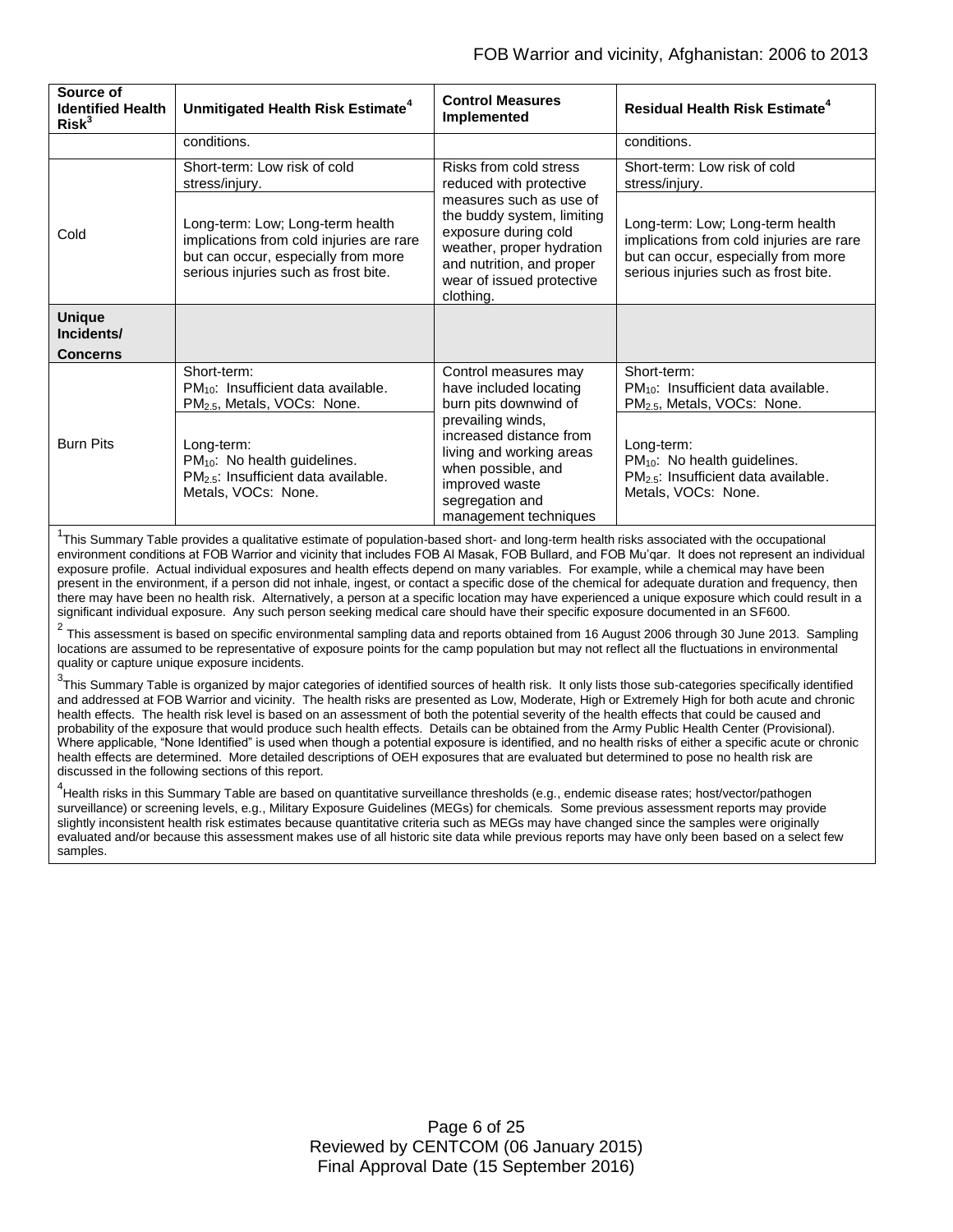## **1 Discussion of Health Risks at FOB Warrior and vicinity, Afghanistan by Source**

The following sections provide additional information about the OEH conditions summarized above. All risk assessments were performed using the methodology described in the U.S. Army Public Health Command (USAPHC) Technical Guide 230, *Environmental Health Risk Assessment and Chemical Exposure Guidelines for Deployed Military Personnel* (USAPHC TG 230) (Reference 9). All OEH risk estimates represent residual risk after accounting for preventive controls in place. Occupational exposures and exposures to endemic diseases are greatly reduced by preventive measures. For environmental exposures related to airborne dust, there are limited preventive measures available, and available measures have little efficacy in reducing exposure to ambient conditions.

## **2 Air**

## 2.1 Site-Specific Sources Identified

FOB Warrior and vicinity were situated in a dusty semi-arid desert environment. Inhalational exposure to high levels of dust and particulate matter, such as during high winds or dust storms, may result in mild to more serious short-term health effects (e.g., eye, nose or throat and lung irritation) in some personnel. Additionally, certain subgroups of the deployed forces (e.g., those with pre-existing asthma/cardio pulmonary conditions) are at greatest risk of developing notable health effects.

## 2.2 Particulate matter

Particulate matter (PM) is a complex mixture of extremely small particles suspended in the air. The PM includes solid particles and liquid droplets emitted directly into the air by sources such as: power plants, motor vehicles, aircraft, generators, construction activities, fires, and natural windblown dust. The PM can include sand, soil, metals, volatile organic compounds (VOC), allergens, and other compounds such as nitrates or sulfates that are formed by condensation or transformation of combustion exhaust. The PM composition and particle size vary considerably depending on the source. Generally, PM of health concern is divided into two fractions:  $PM_{10}$ , which includes coarse particles with a diameter of 10 micrometers or less, and fine particles less than 2.5 micron ( $PM_{2.5}$ ), which can reach the deepest regions of the lungs when inhaled. Exposure to excessive PM is linked to a variety of potential health effects.

#### 2.3 Particulate matter, less than 10 micrometers  $(PM_{10})$

2.3.1 Exposure Guidelines:

Short Term (24-hour)  $PM_{10}$  ( $\mu$ g/m<sup>3</sup>):

- 
- Marginal MEG = 420
- Critical MEG = 600

): Long-term PM<sub>10</sub> MEG (µg/m<sup>3</sup>):

Negligible  $MEG = 250$  Not defined and not available.

2.3.2 Sample data/Notes:

A total of 13 valid PM<sub>10</sub> air samples were collected from 2009 – 2013. The range of 24-hour PM<sub>10</sub> concentrations was 0 μg/m<sup>3</sup> – 789 μg/m<sup>3</sup> with an average concentration of 132 μg/m<sup>3</sup>.

2.3.3 Short-term health risks:

Page 7 of 25 Reviewed by CENTCOM (06 January 2015) Final Approval Date (15 September 2016)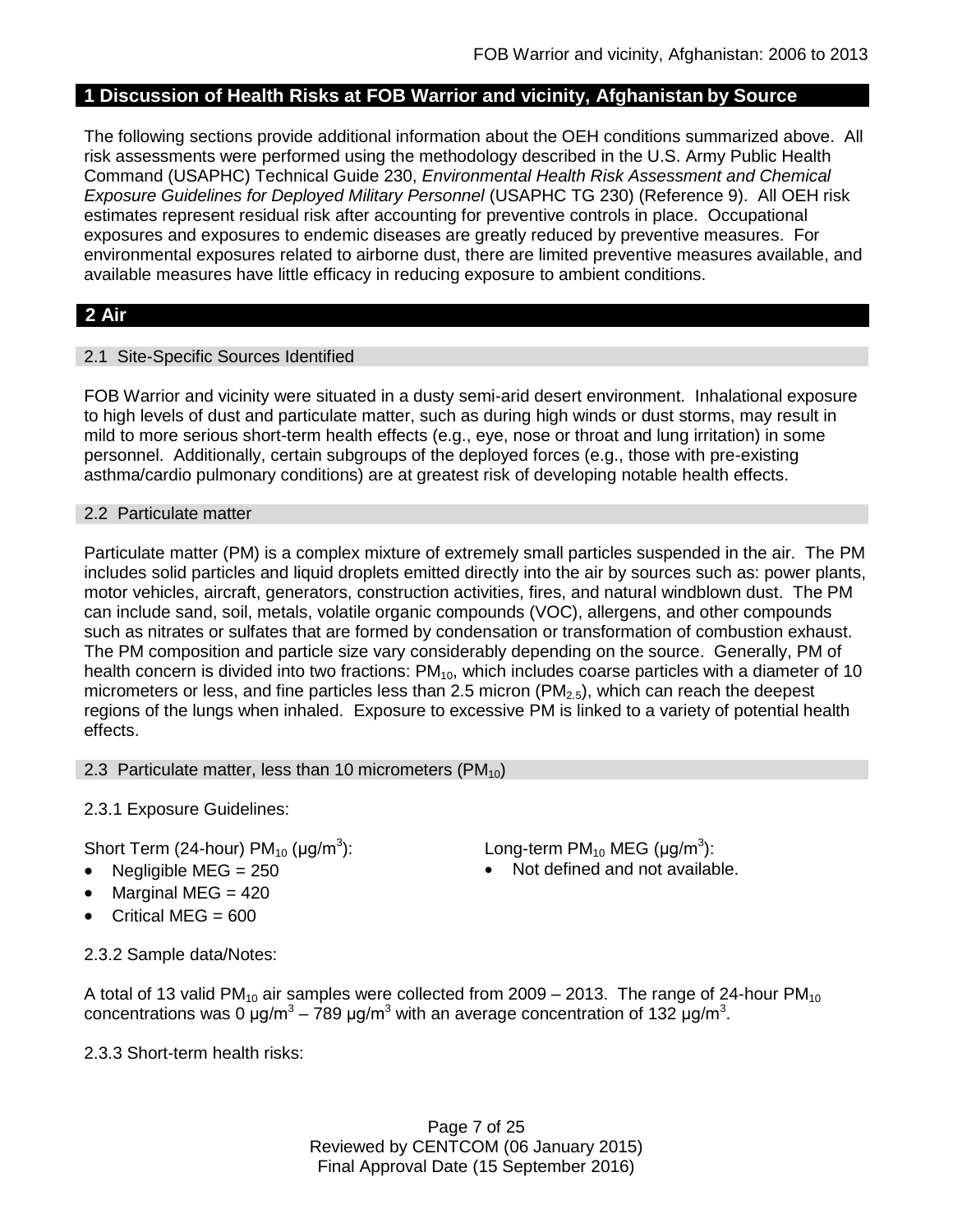Low to High: The short-term PM<sub>10</sub> health risk assessment is Low to High based on average and peak  $PM_{10}$  sample concentrations, and the likelihood of exposure at these hazard severity levels. A Low health risk assessment is expected to have little or no impact on accomplishing the mission. Mission capabilities should not have been affected (TG 230 Table 3-2). A High health risk assessment is expected to have significant degradation of mission capabilities in terms of the required mission standard, inability to accomplish all parts of the mission, or inability to complete the mission to standard, and some in theater medical countermeasures and resources were anticipated. Daily average health risk levels for PM<sub>10</sub> show no hazard for 84.6%, low health risk for 7.7%, and high health risk for 7.7% of the time. Confidence in the short-term  $PM_{10}$  health risk assessment is low (Reference 9, Table 3-6).

The hazard severity for average  $PM_{10}$  concentrations in samples was negligible. The results indicate that above these, a few personnel may have experienced notable mild eye, nose, or throat irritation; most personnel will have experienced only mild effects. Pre-existing health conditions (e.g., asthma, or cardiopulmonary diseases) may have been exacerbated (Reference 9, Table 3-10).

For the highest observed  $PM_{10}$  sample concentration, the hazard severity was critical. During peak exposures at the critical hazard severity level, above these, most if not all personnel will have experienced very notable eye, nose, and throat irritation and respiratory effects. Visual acuity was impaired, as was overall aerobic capacity. Some personnel will have not been able to perform assigned duties. Some lost-duty days were expected. Those with a history of asthma or cardiopulmonary disease will have experienced more severe symptoms (Reference 9, Table 3-10).

2.3.4 Long-term health risk:

**Not Evaluated-no available health guidelines**. The U.S. Environmental Protection Agency (EPA) has retracted its long-term standard (national ambient air quality standards, NAAQS) for  $PM_{10}$  due to an inability to clearly link chronic health effects with chronic  $PM_{10}$  exposure levels.

## 2.4 Particulate Matter, less than 2.5 micrometers (PM $_{2.5}$ )

# 2.4.1 Exposure Guidelines:

Short Term (24-hour)  $PM_{2.5}$  ( $\mu$ g/m<sup>3</sup>):

- 
- Marginal MEG =  $250$   $\bullet$  Marginal MEG =  $65$ .
- $\bullet$  Critical MEG = 500

):  $\blacksquare$  Long-term (1year) PM<sub>2.5</sub> MEGs (µg/m<sup>3</sup>):

- Negligible MEG = 65 Negligible MEG = 15
	-

2.4.2 Sample data/Notes:

A total of 11 valid PM<sub>2.5</sub> air samples were collected in 2009. The range of 24-hour PM<sub>2.5</sub> concentrations was 11 μg/m $^3$  – 63 μg/m $^3$  with an average concentration of 35 μg/m $^3$ .

2.4.3 Short-term health risks:

**None identified based on the available sampling data.** No sample results were detected at levels above the short- or long-term MEGs.

2.4.4 Long-term health risks:

**Low:** The long-term health risk assessment is Low based on average PM<sub>2.5</sub> concentration, and the likelihood of exposure at this hazard severity level. A Low health risk level suggests that long-term

> Page 8 of 25 Reviewed by CENTCOM (06 January 2015) Final Approval Date (15 September 2016)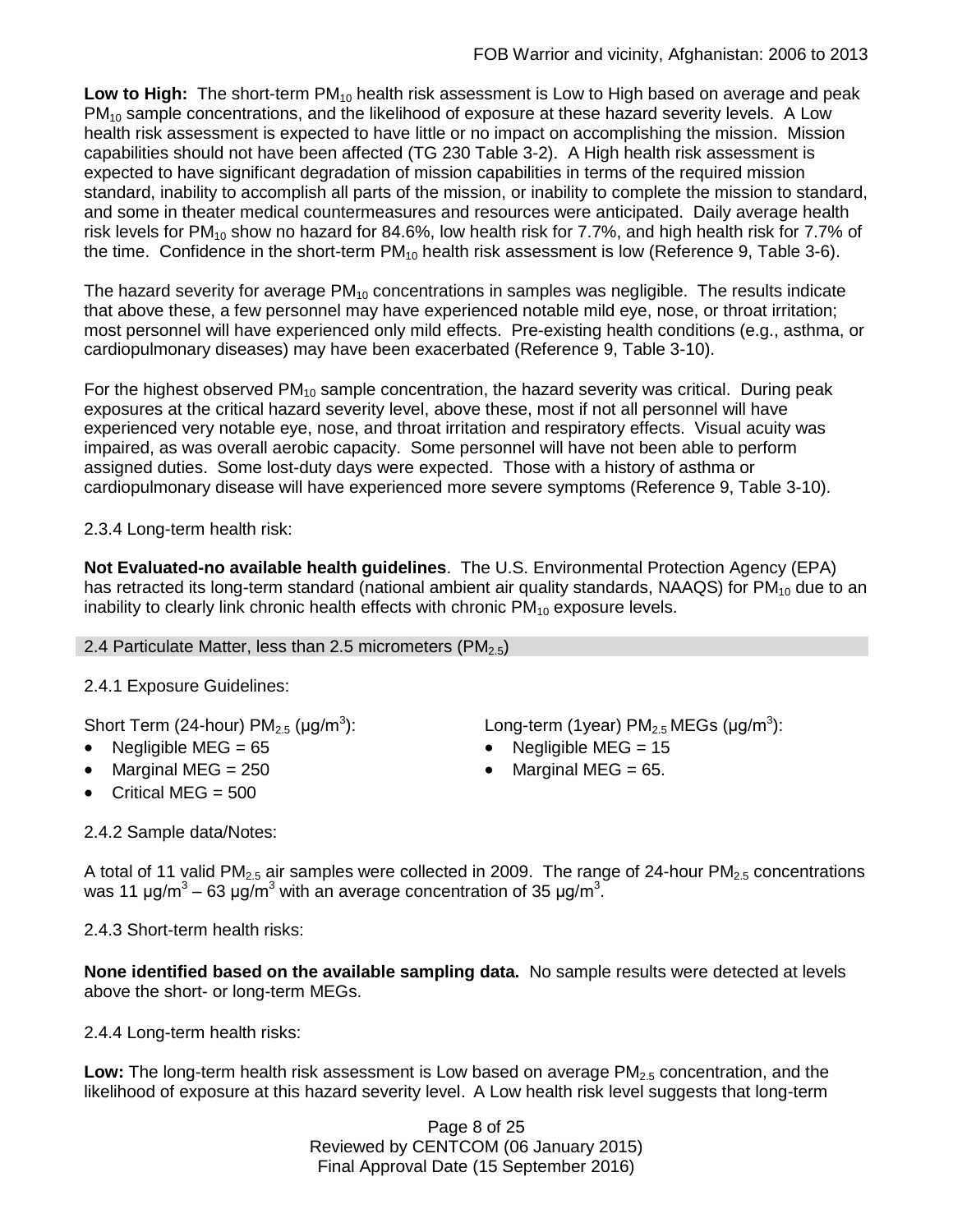exposure to  $PM<sub>2.5</sub>$  is expected to require no specific medical action (Reference 9, Table 3-3). Confidence in the long-term  $PM_{2.5}$  health risk assessment is low (Reference 9, Table 3-6).

The hazard severity was negligible for average  $PM<sub>2.5</sub>$  sample concentrations. The results suggest that with repeated exposures above the negligible hazard severity threshold, it is considered possible that a small percentage of personnel may have increased risk for developing chronic conditions, such as reduced lung function or exacerbated chronic bronchitis, COPD, asthma, atherosclerosis, or other cardiopulmonary diseases. Personnel with history of asthma or cardiopulmonary disease are considered to be at particular risk. Exposures below this are not expected to result in development of chronic health conditions in generally healthy troops (Reference 9, Table 3-11).

2.5 Airborne Metals from  $PM_{10}$  and  $PM_{2.5}$ 

2.5.1 Sample data/Notes:

A total of 13 valid PM<sub>10</sub> airborne metal samples were collected at FOB Warrior and vicinity from 30 November 2009 to 8 March 2013. A total of 11 valid  $PM_{2.5}$  airborne metal samples were collected at FOB Warrior and vicinity from 1 December 2009 to 24 December 2009.

2.5.2 Short-term and Long-term health risks:

**None identified based on the available sampling data.** No parameters exceeded 1-year Negligible MEGs.

```
2.6 Volatile Organic Compounds (VOC)
```
#### 2.6.1 Sample data/Notes:

The health risk assessment is based on average and peak concentration of 10 valid volatile organic chemical (VOC) air samples collected from 24 December 2009 to 8 July 2012, and the likelihood of exposure. None of the analyzed VOC pollutants were found at concentrations above short or long-term MEGs.

2.6.2 Short and long-term health risks:

**None identified based on the available sampling data.** No parameters exceeded 1-year Negligible MEGs.

## **3 Soil**

#### 3.1 Site-Specific Sources Identified

3.2 Sample data/Notes:

A total of 13 valid surface soil samples were collected from 16 August 2006 to 8 March 2013, to assess OEH health risk to deployed personnel. The primary soil contamination exposure pathways are dermal contact and dust inhalation. Typical parameters analyzed for included Semi Volatile Organic Compounds (SVOCs), heavy metals, Polychlorinated biphenyls (PCBs), pesticides, herbicides. If the contaminant was known or suspected, other parameters may have been analyzed for (i.e., Total Petroleum Hydrocarbons (TPH) and Polycyclic aromatic Hydrocarbons (PAH) near fuel spills). The percent of the population exposed to soil and associated dust in the sampled areas was > 75% for 8

> Page 9 of 25 Reviewed by CENTCOM (06 January 2015) Final Approval Date (15 September 2016)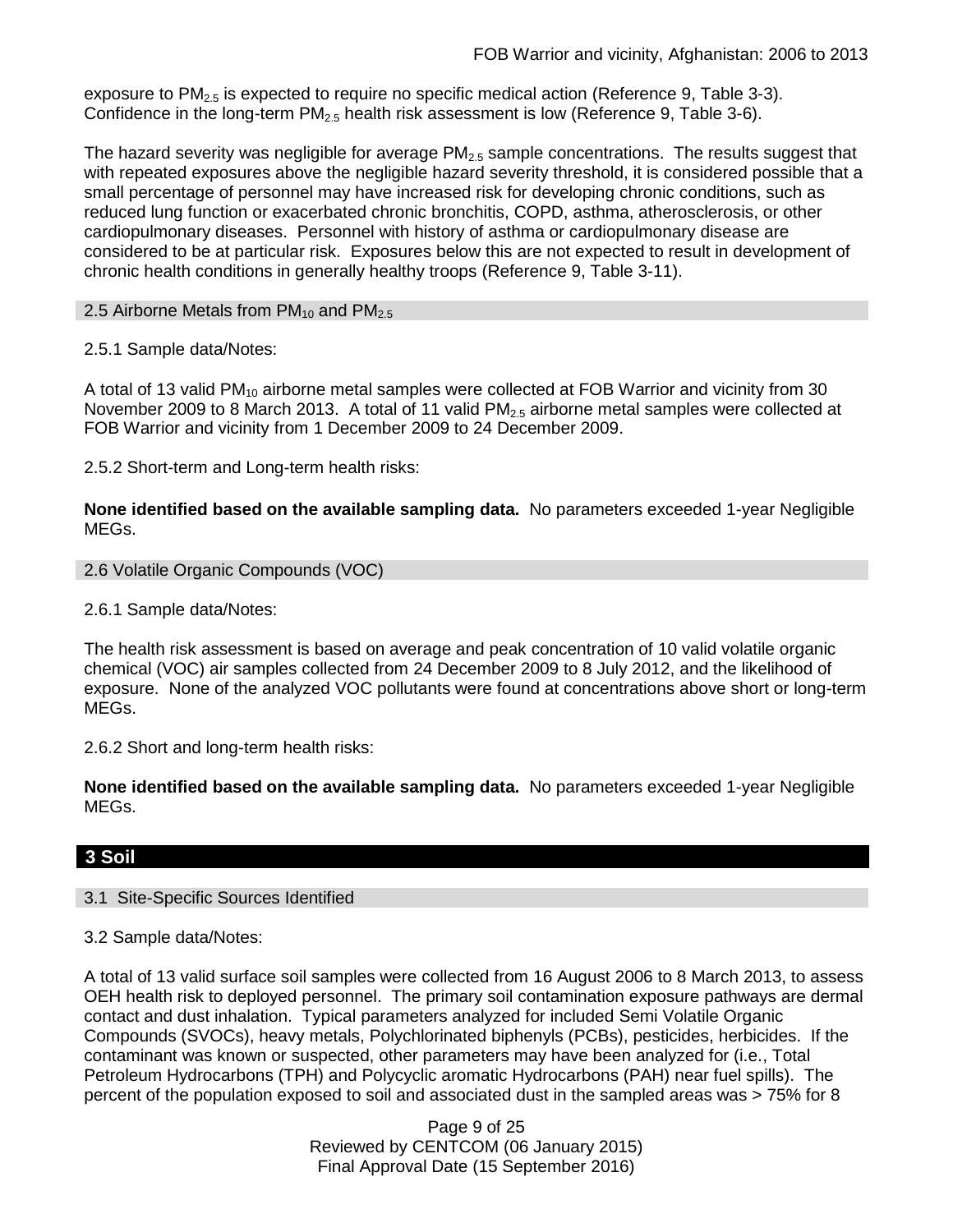samples, 50–75% for 1 sample, 25–50% for 2 samples, unspecified for 2 samples. For the risk assessment, personnel are assumed to remain at this location for 6 months to 1 year.

### *3.3 Short-term health risk:*

**Not an identified source of health risk**. Currently, sampling data for soil are not evaluated for short term (acute) health risks**.**

## *3.4 Long-term health risk:*

**None identified based on available sample data.** No parameters exceeded 1-year Negligible MEGs.

## **4 Water**

In order to assess the health risk to U.S. personnel from exposure to water in theater, the APHC identified the most probable exposure pathways. These are based on the administrative information provided on the field data sheets submitted with the samples taken over the time period being evaluated. Based on the information provided from the field, all samples for untreated water samples were associated with personal hygiene, showering, and cooking. Reports indicate that bottled water is the only approved source of drinking water. Bottled water samples were not available; therefore drinking water was not assessed.

#### 4.1 Non-Drinking Water: Disinfected

#### 4.1.1 Site-Specific Sources Identified

Although the primary route of exposure for most microorganisms is ingestion of contaminated water, dermal exposure to some microorganisms, chemicals, and biologicals may also cause adverse health effects. Complete exposure pathways would include drinking, brushing teeth, personal hygiene, cooking, providing medical and dental care using a contaminated water supply or during dermal contact at vehicle or aircraft wash racks.

## 4.1.2 Sample data/Notes:

To assess the potential for adverse health effects to troops the following assumptions were made about dose and duration: All U.S. personnel at this location were expected to remain at this site for approximately 1 year. A conservative (protective) assumption is that personnel routinely consumed less than 5 liters per day (L/day) of non-drinking water for up to 365 days (1-year). It is further assumed that control measures and/or personal protective equipment were not used. A total of six non-drinking water samples from 2006 to 2013 were evaluated for this health risk assessment.

#### 4.1.3 Short-term health risks:

Copper had an average (0.28 mg/L) and peak (0.56 mg/L) concentration from two samples in 2006 that exceeded the short-term nondrinking 14 day negligible MEG (0.35 mg/L). Concentrations for all other parameters were below the short-term nondrinking 14-day negligible MEG.

#### **There were insufficient data with which to characterize short-term health risk from exposure to copper.**

4.1.4 Long-term health risks:

Page 10 of 25 Reviewed by CENTCOM (06 January 2015) Final Approval Date (15 September 2016)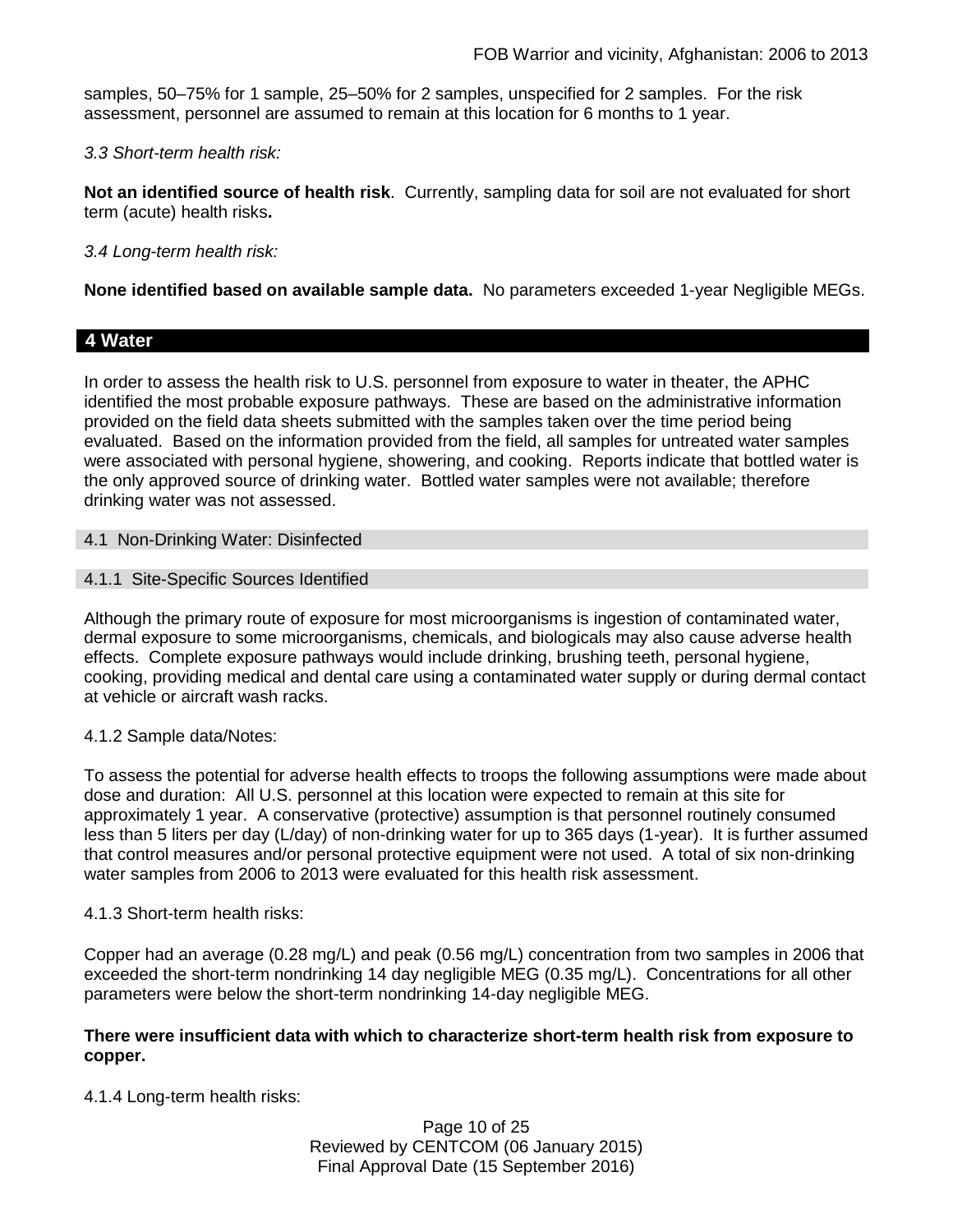Lead had a concentration (0.0506 mg/L) from one sample in 2006 that exceeded the long-term nondrinking 1-year negligible MEG (0.0375 mg/L). Average concentrations for all other parameters were below the long-term nondrinking 1-year negligible MEG.

**There were insufficient data with which to characterize long-term health risk from exposure to lead.**

## **5 Military Unique**

5.1 Chemical Biological, Radiological Nuclear (CBRN) Weapons

No specific hazard sources were documented in the Defense Occupational and Environmental Health Readiness System (DOEHRS) or the Military Exposure Surveillance Library (MESL) from the 16 August 2006 through 30 June 2013 timeframe.

#### 5.2 Depleted Uranium (DU)

No specific hazard sources were documented in the DOEHRS or MESL from the 16 August 2006 through 30 June 2013 timeframe.

#### 5.3 Ionizing Radiation

No specific hazard sources were documented in the DOEHRS or MESL from the 16 August 2006 through 30 June 2013 timeframe.

#### 5.4 Non-Ionizing Radiation

Non-ionizing sources were present at FOB Bullard in the form of radio antenna, satellite dishes, and weapon system laser sights. Based on the occupational and environmental health site assessment done on 30 November 2009, there was no reason to expect that personnel at FOB Bullard were adversely impacted by the non-ionizing sources (Reference 16).

#### **6 Endemic Disease**

This document lists the endemic diseases reported in the region, its specific health risks and severity and general health information about the diseases. CENTCOM Modification (MOD) 11 (Reference 11) lists deployment requirements, to include immunizations and chemoprophylaxis, in effect during the timeframe of this POEMS.

#### 6.1 Food borne and Waterborne Diseases

Food borne and waterborne diseases in the area are transmitted through the consumption of local food and water. Local unapproved food and water sources (including ice) are heavily contaminated with pathogenic bacteria, parasites, and viruses to which most U.S. Service Members have little or no natural immunity. Effective host nation disease surveillance does not exist within the country. Only a small fraction of diseases are identified or reported in host nation personnel. Diarrheal diseases are expected to temporarily incapacitate a very high percentage of U.S. personnel within days if local food, water, or ice is consumed. Hepatitis A and typhoid fever infections typically cause prolonged illness in a smaller percentage of unvaccinated personnel. Vaccinations are required for DoD personnel and contractors. In addition, although not specifically assessed in this document, significant outbreaks of

> Page 11 of 25 Reviewed by CENTCOM (06 January 2015) Final Approval Date (15 September 2016)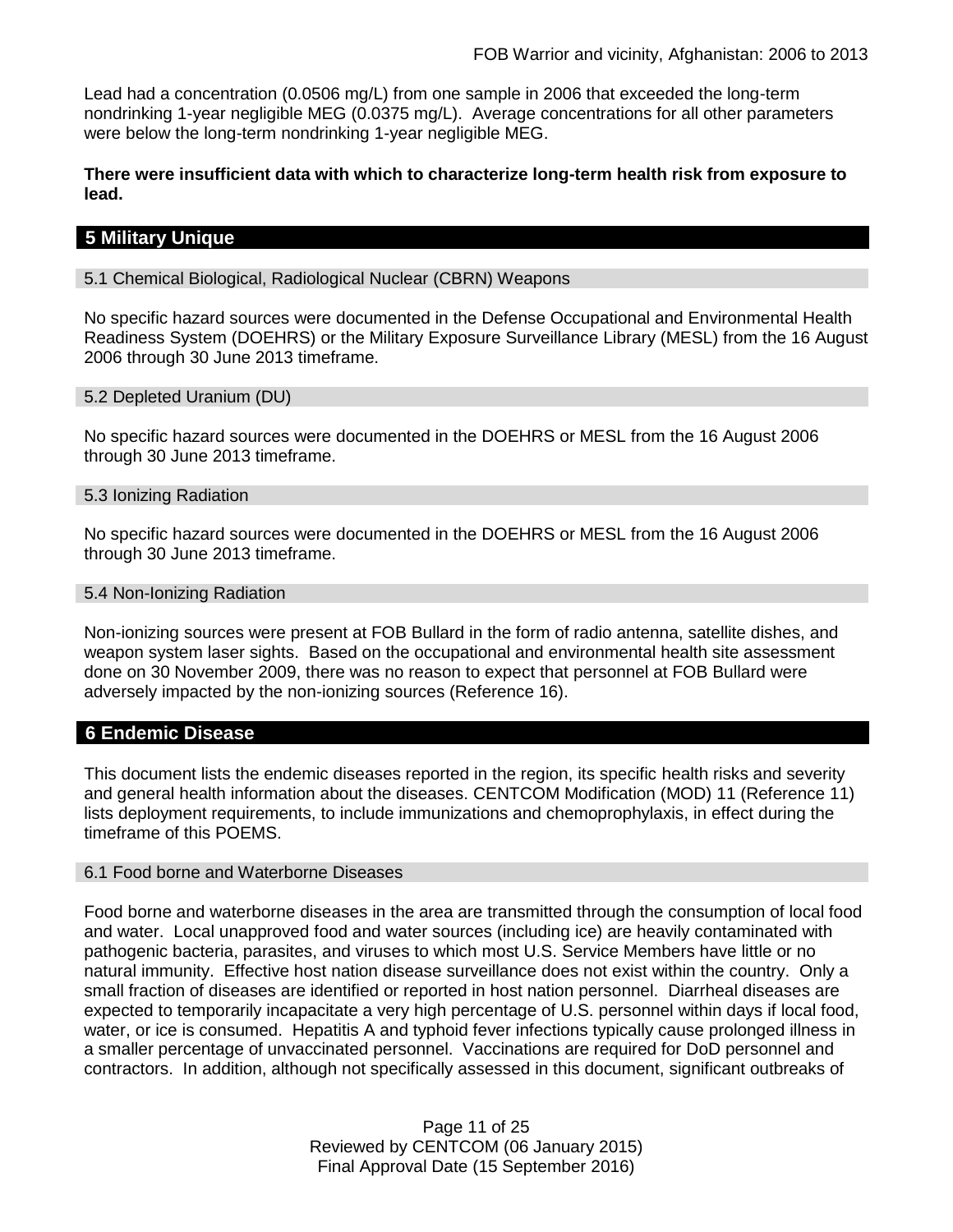viral gastroenteritis (e.g., norovirus) and food poisoning (e.g., *Bacillus cereus*, *Clostridium perfringens*, *Staphylococcus*) may occur. Key disease risks are summarized below:

Mitigation strategies were in place and included consuming food and water from approved sources, vaccinations (when available), frequent hand washing and general sanitation practices.

## 6.1.1 Diarrheal diseases (bacteriological)

**High, mitigated to Low**: Diarrheal diseases are expected to temporarily incapacitate a very high percentage of personnel (potentially over 50% per month) within days if local food, water, or ice is consumed. Field conditions (including lack of hand washing and primitive sanitation) may facilitate person-to-person spread and epidemics. Typically mild disease treated in outpatient setting; recovery and return to duty in less than 72 hours with appropriate therapy. A small proportion of infections may require greater than 72 hours limited duty, or hospitalization.

6.1.2 Hepatitis A, typhoid/paratyphoid fever, and diarrhea-protozoal

**High, mitigated to Low**: Unmitigated health risk to U.S. personnel is high year round for hepatitis A and typhoid/paratyphoid fever, and Moderate for diarrhea-protozoal. Mitigation was in place to reduce the risks to low. Hepatitis A, typhoid/paratyphoid fever, and diarrhea-protozoal disease may cause prolonged illness in a small percentage of personnel (less than 1% per month). Although much rarer, other potential diseases in this area that are also considered a Moderate risk include: hepatitis E, diarrhea-cholera, and brucellosis.

## 6.1.3 Polio

**Low**: Potential health risk to U.S. personnel is Low. Despite a concerted global eradication campaign, poliovirus continues to affect children and adults in Afghanistan, Pakistan and some African countries. Polio is a highly infectious disease that invades the nervous system. The virus is transmitted by person-to-person, typically by hands, food or water contaminated with fecal matter or through direct contact with the infected person's saliva. An infected person may spread the virus to others immediately before and about 1 to 2 weeks after symptoms appear. The virus can live in an infected person's feces for many weeks. About 90% of people infected have no symptoms, and about 1% have a very severe illness leading to muscle weakness, difficulty breathing, paralysis, and sometimes death. People who do not have symptoms can still pass the virus to others and make them sick.

6.1.4 Short-term Health Risks:

**Low**: The overall unmitigated short-term risk associated with food borne and waterborne diseases are considered High (bacterial diarrhea, hepatitis A, typhoid/paratyphoid fever) to Moderate (diarrheacholera, diarrhea-protozoal, brucellosis) to Low (hepatitis E, polio) if local food or water is consumed. Preventive Medicine measures reduced the risk to Low. Confidence in the health risk estimate is high.

6.1.5 Long-term Health Risks:

## **None identified based on available data.**

#### 6.2 Arthropod Vector-Borne Diseases

During the warmer months, the climate and ecological habitat support populations of arthropod vectors, including mosquitoes, ticks, mites, and sandflies. Significant disease transmission is sustained countrywide, including urban areas. Malaria, the major vector-borne health risk in Afghanistan, is

> Page 12 of 25 Reviewed by CENTCOM (06 January 2015) Final Approval Date (15 September 2016)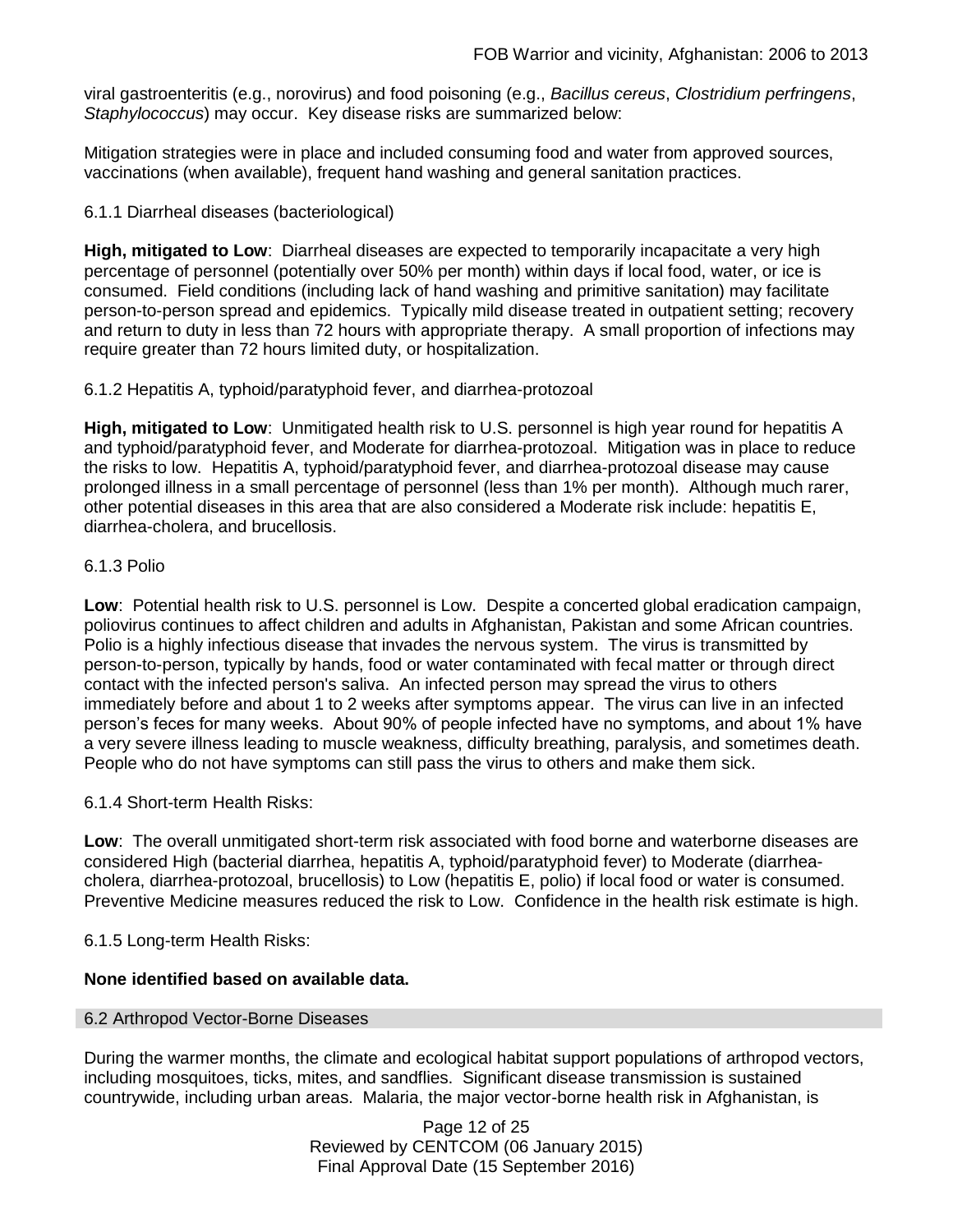capable of debilitating a high percentage of personnel for up to a week or more. Mitigation strategies were in place and included proper wear of treated uniforms, application of repellent to exposed skin, and use of bed nets and chemoprophylaxis (when applicable). Additional methods included the use of pesticides, reduction of pest/breeding habitats, and engineering controls.

## 6.2.1 Malaria

**High, mitigated to Low** Potential unmitigated risk to U.S. personnel is High during warmer months (typically April through November) but reduced to low with mitigation measures. Malaria incidents are often associated with the presence of agriculture activity, including irrigation systems and standing water, which provide breeding habitats for vectors. A small number of cases may occur among personnel exposed to mosquito (Anopheles spp.) bites. Malaria incidents may cause debilitating febrile illness typically requiring 1 to 7 days of inpatient care, followed by return to duty. Severe cases may require intensive care or prolonged convalescence. Mitigation strategies in place include Individual Protective Measure practices, taking Malaria chemoprophylaxis, permethrin treated uniforms, pesticides, reduction of pest/breading habitats, and engineering controls.

## 6.2.2 Leishmaniasis

**Moderate, mitigated to Low**: The disease risk is Moderate during the warmer months when sandflies are most prevalent, but reduced to low with mitigation measures. Leishmaniasis is transmitted by sand flies. There are two forms of the disease; cutaneous (acute form) and visceral (a more latent form of the disease). The leishmaniasis parasites may survive for years in infected individuals and this infection may go unrecognized by physicians in the U.S. when infections become symptomatic years later. Cutaneous infection is unlikely to be debilitating, though lesions may be disfiguring. Visceral leishmaniasis disease can cause severe febrile illness which typically requires hospitalization with convalescence over 7 days.

## 6.2.3 Crimean-Congo hemorrhagic fever

**Moderate, mitigated to Low**: Unmitigated risk is moderate, but reduced to low with mitigation measures. Crimean-Congo hemorrhagic fever occurs in rare cases (less than 0.1% per month attack rate in indigenous personnel) and is transmitted by tick bites or occupational contact with blood or secretions from infected animals. The disease typically requires intensive care with fatality rates from 5% to 50%.

#### 6.2.4 Sandfly fever

**Moderate, mitigated to Low**: Sandfly fever has a Moderate risk with potential disease rates from 1% to 10% per month under worst case conditions. Mitigation measures reduced the risk to low. The disease is transmitted by sandflies and occurs more commonly in children though adults are still at risk. Sandfly fever disease typically resulted in debilitating febrile illness requiring 1 to 7 days of supportive care followed by return to duty.

#### 6.2.5 Plague

**Low:** Potential health risk to U.S. personnel is Low year round. Bubonic plague typically occurred as sporadic cases among people who come in contact with wild rodents and their fleas during work, hunting, or camping activities. Outbreaks of human plague are rare and typically occur in crowded urban settings associated with large increases in infected commensal rats (*Rattus rattus*) and their flea populations. Some untreated cases of bubonic plague may develop into secondary pneumonic plague. Respiratory transmission of pneumonic plague is rare but has the potential to cause significant

> Page 13 of 25 Reviewed by CENTCOM (06 January 2015) Final Approval Date (15 September 2016)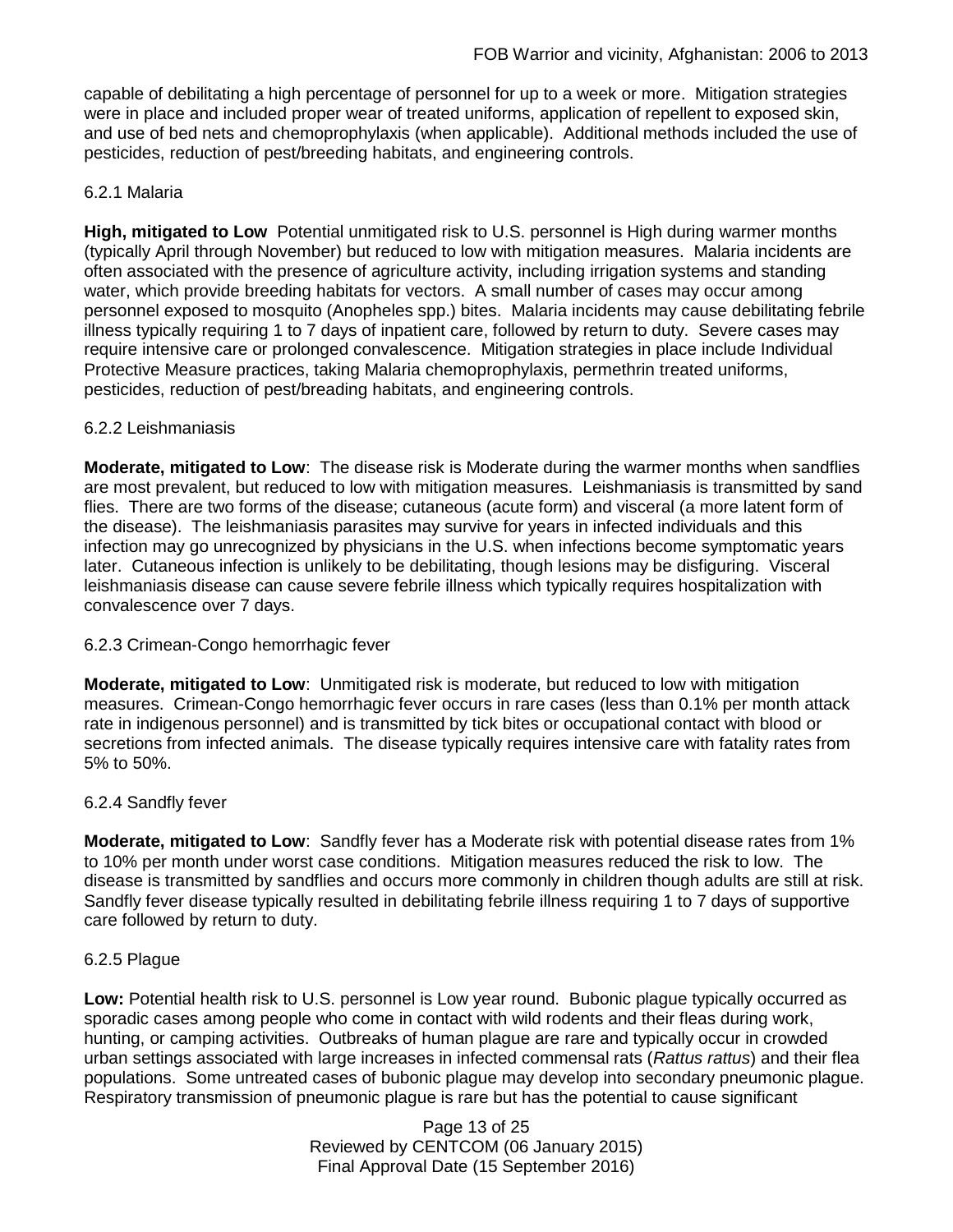outbreaks. Close contact is usually required for transmission. In situations where respiratory transmission of plague is suspected, weaponized agent must be considered. Extremely rare cases (less than 0.01% per month attack rate) could occur. Incidence could result in potentially severe illness which may require more than 7 days of hospitalization and convalescence.

## 6.2.6 Typhus-miteborne (scrub typhus**)**

**Moderate, mitigated to Low:** Potential health risk to U.S. personnel is Moderate during warmer months (typically March through November) when vector activity is highest. Mitigation measures reduced the risk to low. Mite-borne typhus is a significant cause of febrile illness in local populations with rural exposures in areas where the disease is endemic. Large outbreaks have occurred when non-indigenous personnel such as military forces enter areas with established local transmission. The disease is transmitted by the larval stage of trombiculid mites (chiggers), which are typically found in areas of grassy or scrubby vegetation, often in areas which have undergone clearing and regrowth. Habitats may include sandy beaches, mountain deserts, cultivated rice fields, and rain forests. Although data are insufficient to assess potential disease rates, attack rates can be very high (over 50%) in groups of personnel exposed to heavily infected "mite islands" in focal areas. The disease can cause debilitating febrile illness typically requiring 1 to 7 days of inpatient care, followed by return to duty.

## 6.2.7 West Nile fever

**Low**: West Nile fever is present. The disease is maintained by the bird population and transmitted to humans via mosquito vector. Typically, infections in young, healthy adults were asymptomatic although fever, headache, tiredness, body aches (occasionally with a skin rash on trunk of body), and swollen lymph glands can occurred. This disease is associated with a low risk estimate.

#### 6.2.8 Short -term health risks:

**Low:** The unmitigated health risk estimate is High for malaria (infection rate of less than 1% per month), Moderate for leishmaniasis-cutaneous (acute), Crimean-Congo hemorrhagic fever, sandfly fever, typhus-miteborne; and Low for, the plague and West Nile fever. Health risk is reduced to low by proper wear of the uniform, application of repellent to exposed skin, and appropriate chemoprophylaxis. Confidence in health risk estimate was high.

#### 6.2.9 Long-term health risks:

**Low:** The unmitigated risk is moderate for leishmaniasis-visceral (chronic). Risk is reduced to Low by proper wear of the uniform and application of repellent to exposed skin. Confidence in the risk estimate is high.

#### 6.3 Water Contact Diseases

Operations or activities that involve extensive water contact may result in personnel being temporarily debilitated with leptospirosis in some locations. Leptospirosis health risk typically increases during flooding. In addition, although not specifically assessed in this document, bodies of surface water are likely to be contaminated with human and animal waste. Activities such as wading or swimming may result in exposures to enteric diseases such as diarrhea and hepatitis via incidental ingestion of water. Prolonged water contact also may lead to the development of a variety of potentially debilitating skin conditions such as bacterial or fungal dermatitis. Mitigation strategies were in place and included avoiding water contact and recreational water activities, proper wear of uniform (especially footwear), and protective coverings for cuts/abraded skin.

> Page 14 of 25 Reviewed by CENTCOM (06 January 2015) Final Approval Date (15 September 2016)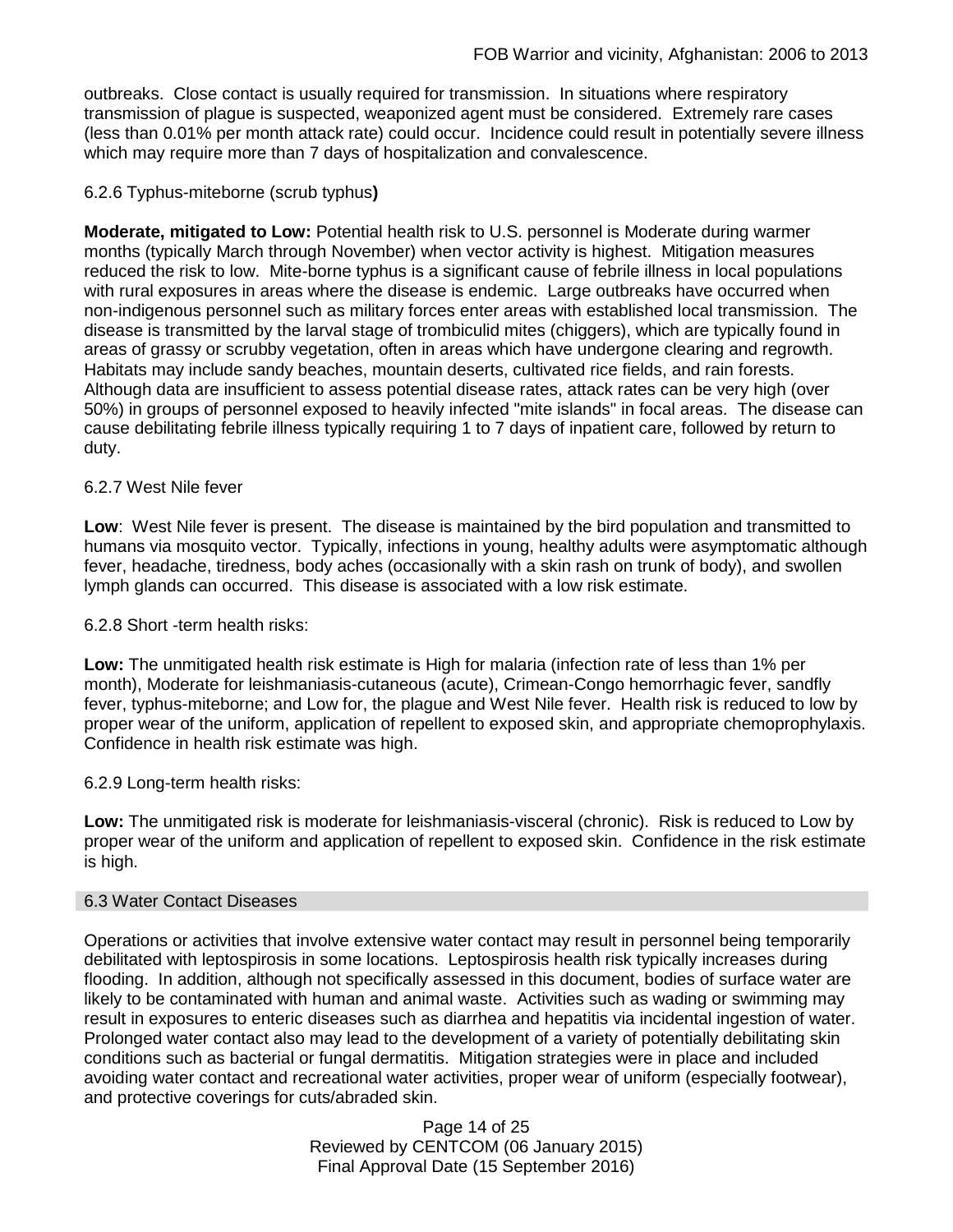## 6.3.1 Leptospirosis

**Moderate, mitigated to Low**: Human infections occur seasonally (typically April through November) through exposure to water or soil contaminated by infected animals and is associated with wading, and swimming in contaminated, untreated open water. The occurrence of flooding after heavy rainfall facilitates the spread of the organism because as water saturates the environment leptospirosis present in the soil passes directly into surface waters. Leptospirosis can enter the body through cut or abraded skin, mucous membranes, and conjunctivae. Infection may also occur from ingestion of contaminated water. The acute, generalized illness associated with infection may mimic other tropical diseases (for example, dengue fever, malaria, and typhus), and common symptoms include fever, chills, myalgia, nausea, diarrhea, cough, and conjunctival suffusion. Manifestations of severe disease can include jaundice, renal failure, hemorrhage, pneumonitis, and hemodynamic collapse. Recreational activities involving extensive water contact may result in personnel being temporarily debilitated with leptospirosis. Incidence could result in debilitating febrile illness typically requiring 1 to 7 days of inpatient care, followed by return to duty; some cases may require prolonged convalescence. This disease is associated with a Moderate health risk estimate.

#### 6.3.2 Short-term health risks:

**Low:** Unmitigated Health risk of leptospirosis is Moderate during warmer months. Mitigation measures reduce the risk to Low. Confidence in the health risk estimate is high.

## 6.3.3 Long-term health risks:

## **None identified based on available data.**

#### 6.4 Respiratory Diseases

Although not specifically assessed in this document, deployed U.S. forces may be exposed to a wide variety of common respiratory infections in the local population. These include influenza, pertussis, viral upper respiratory infections, viral and bacterial pneumonia, and others. The U.S. military populations living in close-quarter conditions are at risk for substantial person-to-person spread of respiratory pathogens. Influenza is of particular concern because of its ability to debilitate large numbers of unvaccinated personnel for several days. Mitigation strategies were in place and included routine medical screenings, vaccination, enforcing minimum space allocation in housing units, implementing head-to-toe sleeping in crowded housing units, implementation of proper Personal Protective Equipment (PPE) when necessary for healthcare providers and detention facility personnel.

#### 6.4.1 Tuberculosis (TB)

**Moderate, mitigated to Low:** Potential health risk to U.S. personnel is Moderate, mitigated to Low, year round. Transmission typically requires close and prolonged contact with an active case of pulmonary or laryngeal TB, although it also can occur with more incidental contact. The Army Surgeon General has defined increased risk in deployed Soldiers as indoor exposure to locals or third country nationals of greater than one hour per week in a highly endemic active TB region. Additional mitigation included active case isolation in negative pressure rooms, where available.

#### 6.4.2 Meningococcal meningitis

**Low:** Meningococcal meningitis poses a Low risk and is transmitted from person to person through droplets of respiratory or throat secretions. Close and prolonged contact facilitates the spread of this

> Page 15 of 25 Reviewed by CENTCOM (06 January 2015) Final Approval Date (15 September 2016)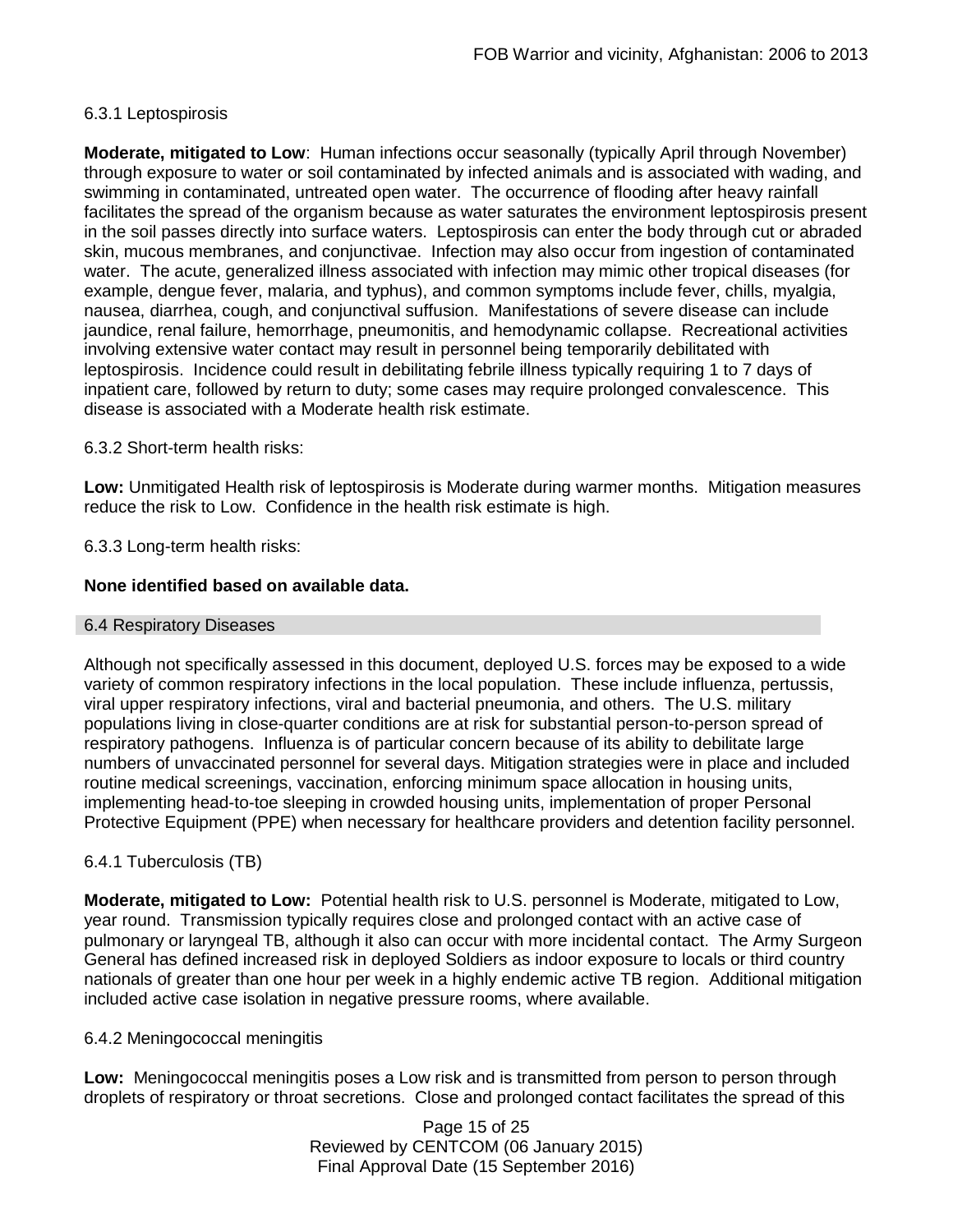disease. Meningococcal meningitis is potentially a very severe disease typically requiring intensive care; fatalities may occur in 5-15% of cases.

6.4.3 Short-term health risks:

**Low:** Moderate (TB) to Low (for meningococcal meningitis). Overall risk was reduced to Low with mitigation measures. Confidence in the health risk estimate is high.

6.4.4 Long-term health risks:

**None identified based on available data.** Tuberculosis is evaluated as part of the Post Deployment Health Assessment (PDHA). A TB skin test is required post-deployment if potentially exposed and is based upon individual service policies.

#### 6.5 Animal-Contact Diseases

## 6.5.1 Rabies

**Moderate, mitigated to Low:** Rabies posed a year-round moderate risk. Occurrence in local animals was well above U.S. levels due to the lack of organized control programs. Dogs are the primary reservoir of rabies in Afghanistan, and a frequent source of human exposure. Rabies is transmitted by exposure to the virus-laden saliva of an infected animal, typically through bites, but could occur from scratches contaminated with the saliva. A U.S. Army Soldier died of rabies on 31 August 2011 (Reference 12). Laboratory results indicated the Soldier was infected from contact with a dog while deployed. Although the vast majority (>99%) of persons who develop rabies disease will do so within a year after a risk exposure, there have been rare reports of individuals presenting with rabies disease up to six years or more after their last known risk exposure. Mitigation strategies included command emphasis of CENTCOM GO 1B, reduction of animal habitats, active pest management programs, and timely treatment of feral animal scratches/bites.

#### 6.5.2 Anthrax

**Low:** Anthrax cases are rare in indigenous personnel, and pose a Low risk to U.S. personnel. Anthrax is a naturally occurring infection; cutaneous anthrax is transmitted by direct contact with infected animals or carcasses, including hides. Eating undercooked infected meat may result in contracting gastrointestinal anthrax. Pulmonary anthrax is contracted through inhalation of spores and is extremely rare. Mitigation measures included consuming approved food sources, proper food preparation and cooking temperatures, avoidance of animals and farms, dust abatement when working in these areas, vaccinations, and proper PPE for personnel working with animals.

#### 6.5.3 Q-Fever

**Moderate, mitigated to Low:** Potential health risk to U.S. personnel is Moderate, but mitigated to Low, year round. Rare cases are possible among personnel exposed to aerosols from infected animals, with clusters of cases possible in some situations. Significant outbreaks (affecting 1-50%) can occur in personnel with heavy exposure to barnyards or other areas where animals are kept. Unpasteurized milk may also transmit infection. The primary route of exposure is respiratory, with an infectious dose as low as a single organism. Incidence could result in debilitating febrile illness, sometimes presenting as pneumonia, typically requiring 1 to 7 days of inpatient care followed by return to duty. Mitigation strategies in place as listed in paragraph 6.5.2 except for vaccinations.

6.5.4 H5N1 avian influenza

Page 16 of 25 Reviewed by CENTCOM (06 January 2015) Final Approval Date (15 September 2016)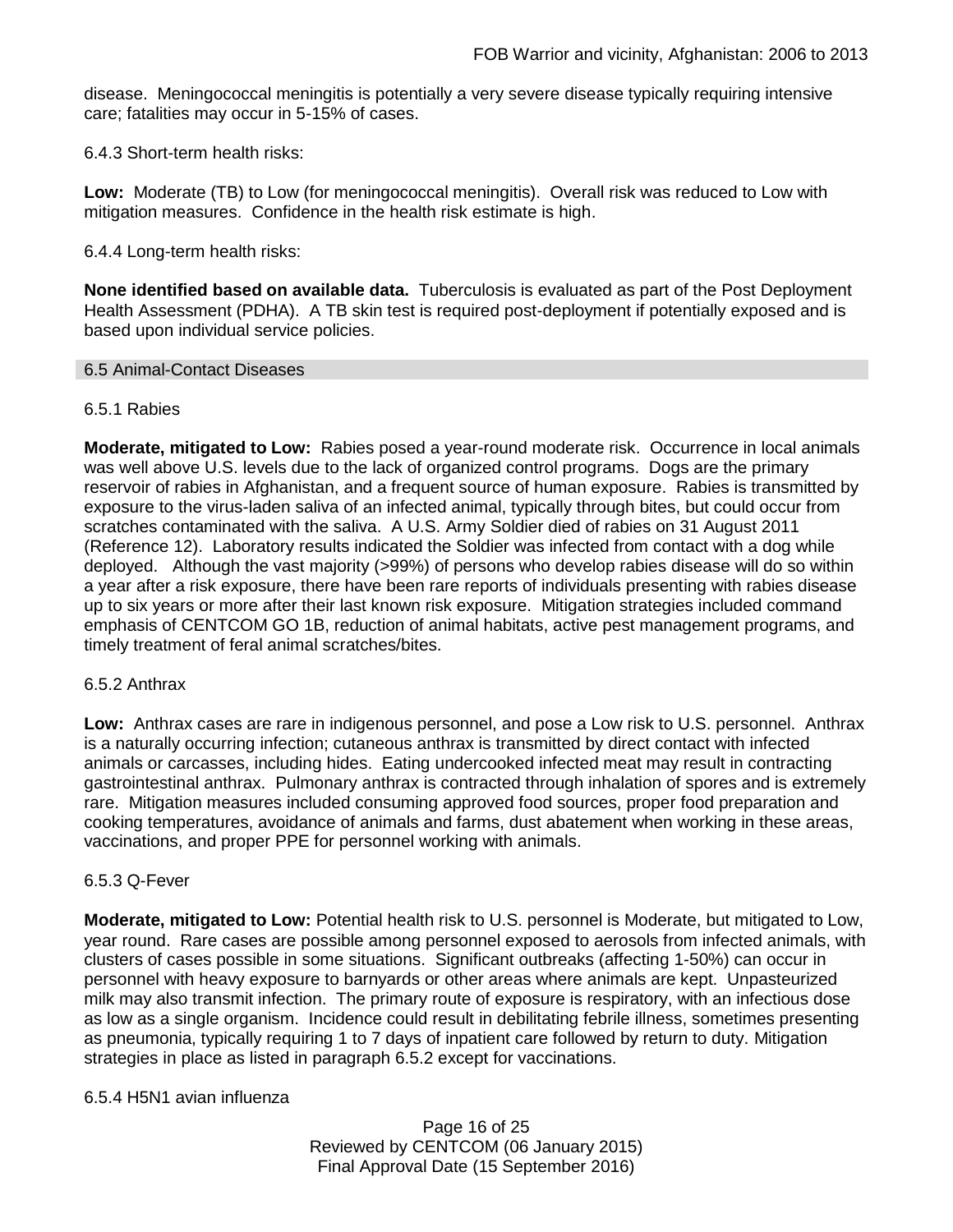**Low:** Potential health risk to U.S. personnel is Low. Although H5N1 avian influenza (AI) is easily transmitted among birds, bird-to-human transmission is extremely inefficient. Human-to-human transmission appears to be exceedingly rare, even with relatively close contact. Extremely rare cases (less than 0.01% per month attack rate) could occur. Incidence could result in very severe illness with fatality rate higher than 50 percent in symptomatic cases. Mitigation strategies included avoidance of birds/poultry and proper cooking temperatures for poultry products.

## 6.5.5 Short-term health risks:

**Low:** The short-term unmitigated risk is Moderate for rabies, and Q-fever, to Low for anthrax, and H5N1 avian influenza. Mitigation measures reduced the overall risk to Low.Confidence in risk estimate is high.

6.5.6 Long-term health risks:

**Low:** A Low long term risk exists for rabies because, in rare cases, the incubation period for rabies can be several years.

## **7 Venomous Animal/Insect**

All information was taken directly from the Clinical Toxinology Resources web site from the University of Adelaide, Australia (Reference 2). The species listed below have home ranges that overlap the location of FOB Warrior and vicinity, and may present a health risk if they are encountered by personnel. See Section 9 for more information about pesticides and pest control measures.

7.1 Spiders

 *Latrodectus dahlia* (widow spider): Severe envenoming possible, potentially lethal. However, venom effects are mostly minor and even significant envenoming is unlikely to be lethal.

## 7.2 Scorpions

 *Androctonus amoreuxi,* and *Androctonus baluchicus*: Severe envenoming possible, potentially lethal. Severe envenoming may produce direct or indirect cardio toxicity, with cardiac arrhythmias, cardiac failure. Hypovolaemic hypotension possible in severe cases due to fluid loss through vomiting and sweating.

 *Buthacus striffleri*, *Compsobuthus afghanus, Compsobuthus rugosulus, Mesobuthus caucasicus, Mesobuthus eupeus, Mesobuthus macmahoni, Orthochirus bicolor*: There are a number of dangerous Buthid scorpions, but there are also some known to cause minimal effects only. Without clinical data it is unclear where these species fit within that spectrum.

 *Hottentotta alticola*, and *Hottentotta saulcyi*: Moderate envenoming possible but unlikely to prove lethal. Stings by these scorpions are likely to cause only short lived local effects, such as pain, without systemic effects.

#### 7.3 Snakes

 *[Boiga](http://www.toxinology.com/fusebox.cfm?fuseaction=main.snakes.display&id=SN0722) [trigonata](http://www.toxinology.com/fusebox.cfm?fuseaction=main.snakes.display&id=SN0722)* (Common Cat Snake): Unlikely to cause significant envenoming; Bites by these rear fanged Colubrid snakes are rarely reported. They are likely to cause minimal to moderate local effects and no systemic effects.

Page 17 of 25 Reviewed by CENTCOM (06 January 2015) Final Approval Date (15 September 2016)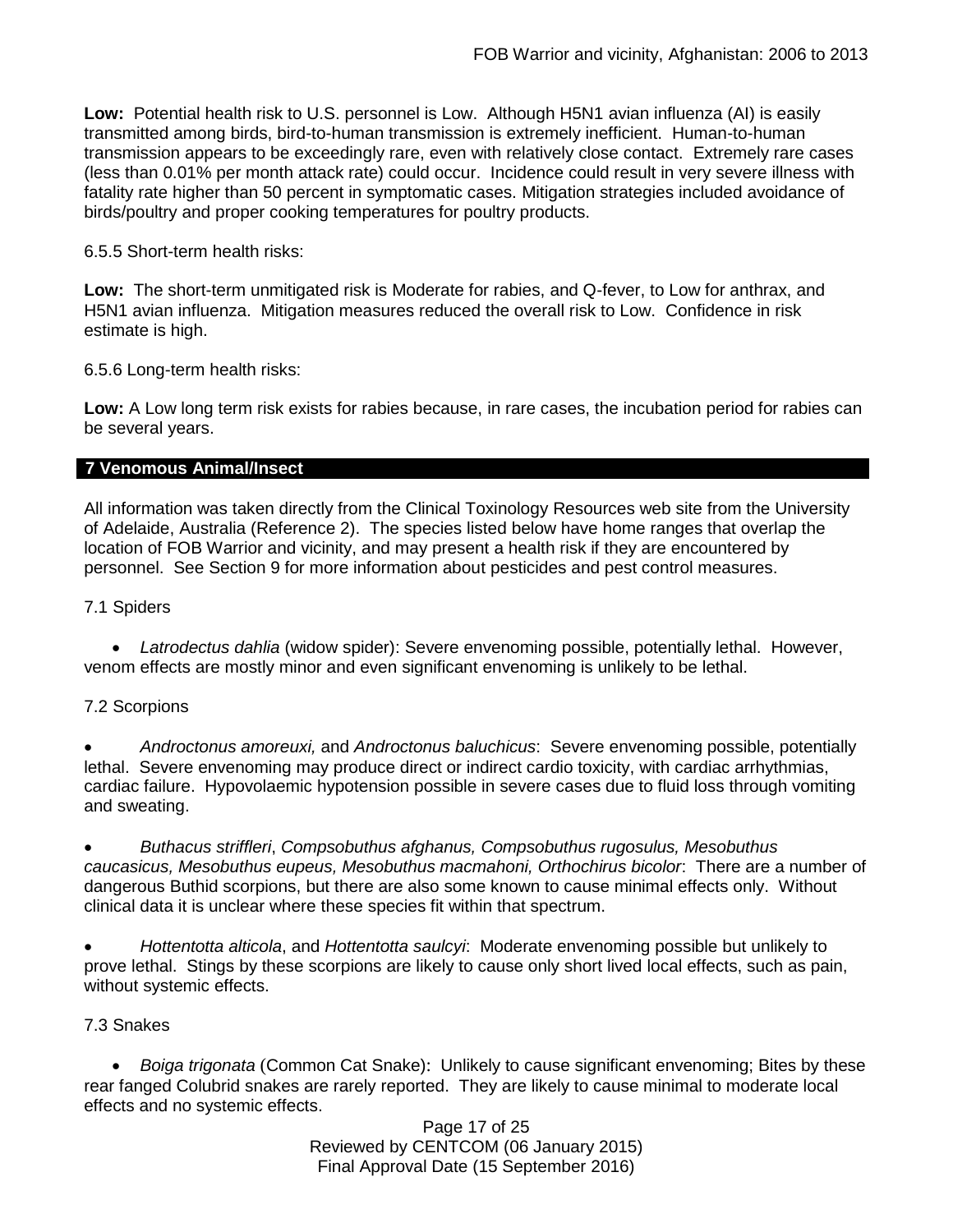*Echis multisquamatus* (central Asian saw-scaled viper), *Echis sochureki* (Sochurek's sawscaled viper): Severe envenoming possible, potentially lethal. Bites may cause moderate to severe coagulopathy and haemorrhagins causing extensive bleeding.

 *Hemorrhis ravergieri* (mountain racer) and *Psammophis lineolatus* (Teer snake): Unlikely to cause significant envenoming. Bites require symptomatic treatment only.

 *Macrovipera lebetina obtuse* (Levantine Viper): Severe envenoming possible, potentially lethal. Bites may cause mild to severe local effects, shock & coagulopathy.

 *Naja oxiana* (Oxus cobra): Severe envenoming possible, potentially lethal. Bites can cause systemic effects, principally flaccid paralysis.

 *Platyceps rhodorachis* (Jan's desert racer): Mild envenoming only, not likely to prove lethal. Requires symptomatic treatment only.

7.4 Short-term health risk:

**Low:** If encountered, effects of venom vary with species from mild envenoming (e.g. *Platyceps rhodorachis*) to potentially lethal effects (e.g. Sochurek's saw-scaled viper). See effects of venom above. Mitigation strategies included avoiding contact, proper wear of uniform (especially footwear), and timely medical treatment. Confidence in the health risk estimate is low (Reference 9, Table 3-6).

7.5 Long-term health risk:

## **None identified.**

## **8 Heat/Cold Stress**

#### 8.1 Heat

Summer (June - September) monthly mean temperatures range from 55 degrees Fahrenheit (°F) to 99 °F with an average temperature of 79 °F based on historical climatological data. The health risk of heat stress/injury based on temperatures alone is Low (< 78 °F) from September – May, Moderate (78- 81.9°F) in June and August, and high (82-87.9°F) in July. However, work intensity and clothing/equipment worn pose greater health risk of heat stress/injury than environmental factors alone (Reference 6). Managing risk of hot weather operations included monitoring work/rest periods, proper hydration, and taking individual risk factors (e.g. acclimation, weight, and physical conditioning) into consideration. Risk of heat stress/injury was reduced with preventive measures

#### 8.1.1 Short-term health risk:

**Low to High, mitigated to Low:** Risk of heat injury in unacclimatized or susceptible populations (older, previous history of heat injury, poor physical condition, underlying medical/health conditions), and those under operational constraints (equipment, PPE, vehicles) is High in July, Moderate in June and August, and Low from September – May. The risk of heat injury was reduced to low through preventive measures such as work/rest cycles, proper hydration and nutrition, and monitoring WBGT. Confidence in the health risk estimate is low (Reference 9, Table 3-6).

8.1.2 Long-term health risk:

Page 18 of 25 Reviewed by CENTCOM (06 January 2015) Final Approval Date (15 September 2016)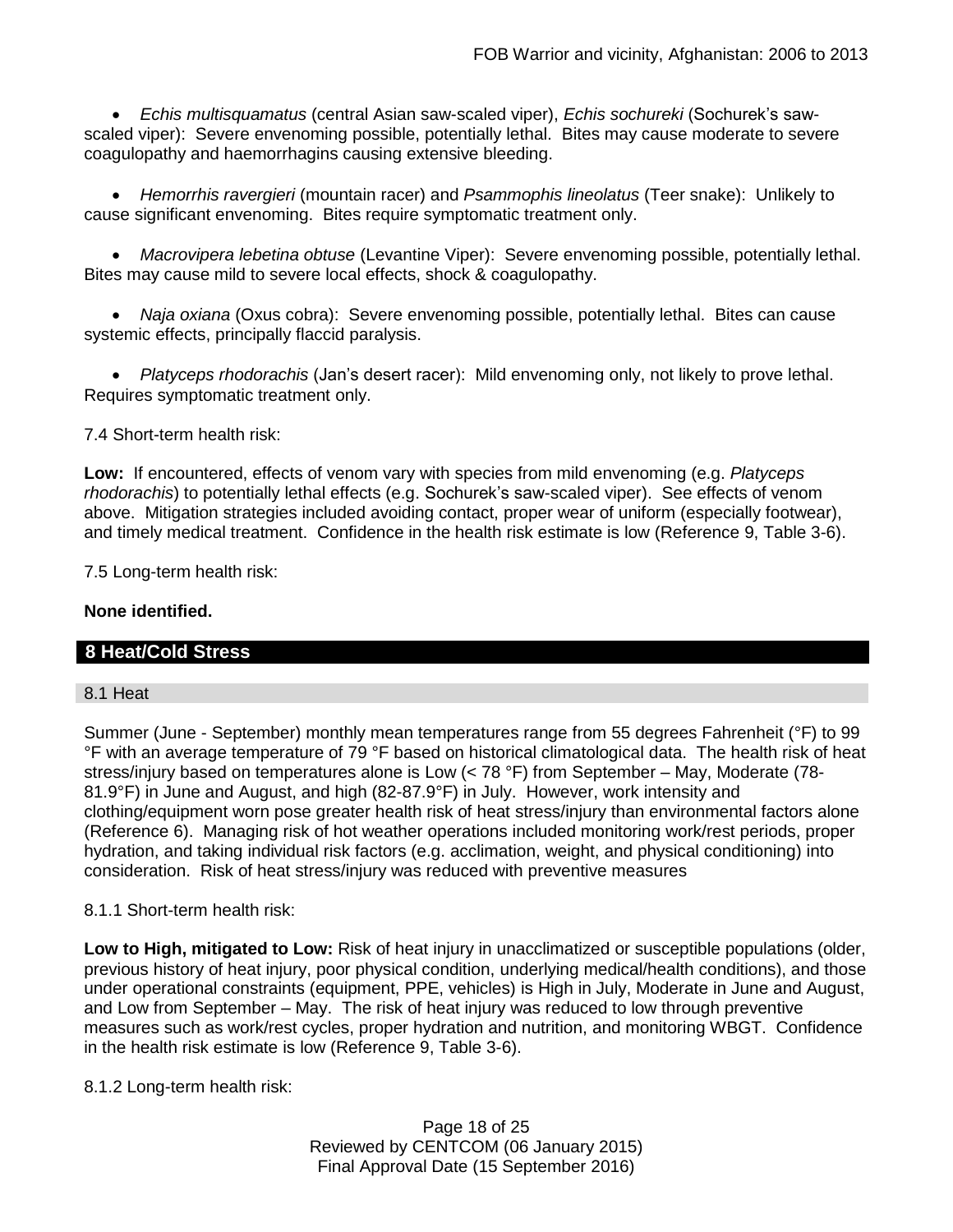**Low:** The long-term risk is Low. However, the risk may be greater for certain susceptible persons– those older (i.e., greater than 45 years), in lesser physical shape, or with underlying medical/health conditions. Long-term health implications from heat injuries are rare but may occur, especially from more serious injuries such as heat stroke. It is possible that high heat in conjunction with various chemical exposures may increase long-term health risks, though specific scientific evidence is not conclusive. Confidence in these risk estimates is medium (Reference 9, Table 3-6).

## 8.2 Cold

## 8.2.1 Short-term health risks:

Winter (December - March) temperatures range from 27 °F to 70 °F with an average temperature of 43 °F based on historical climatological data. Because even on warm days a significant drop in temperature after sunset by as much as 40 °F can occur, there is a risk of cold stress/injury from September – May. The risk assessment for Non-Freezing Cold Injuries (NFCI), such as chilblain, trench foot, and hypothermia, is Low based on historical temperature and precipitation data. Frostbite is unlikely to occur because temperatures rarely drop below freezing. However, personnel may encounter significantly lower temperatures during field operations at higher altitudes. As with heat stress/injuries, cold stress/injuries are largely dependent on operational and individual factors instead of environmental factors alone.

**Low:** The health risk of cold injury is Low. Confidence in the health risk estimate is medium.

8.2.2 Long-term health risk:

**Low:** The health risk of cold injury is Low. Confidence in the health risk estimate is high

## **9 Noise**

#### 9.1 Continuous

No specific hazard sources were documented in the DOEHRS or MESL from the 16 August 2006 through 30 June 2013 timeframe. Noise complaints were not filed at FOB Bullard in 2009 or 2010 (References 13 and 15).

9.1.1 Short and long-term health risks:

#### **Not evaluated.**

#### 9.2 Impulse

No specific hazard sources were documented in the DOEHRS or MESL from the 16 August 2006 through 30 June 2013 timeframe.

9.2.1 Short-term and Long-term health risks:

#### **Not evaluated.**

## **10 Unique Incidents/Concerns**

10.1 Potential environmental contamination sources

Page 19 of 25 Reviewed by CENTCOM (06 January 2015) Final Approval Date (15 September 2016)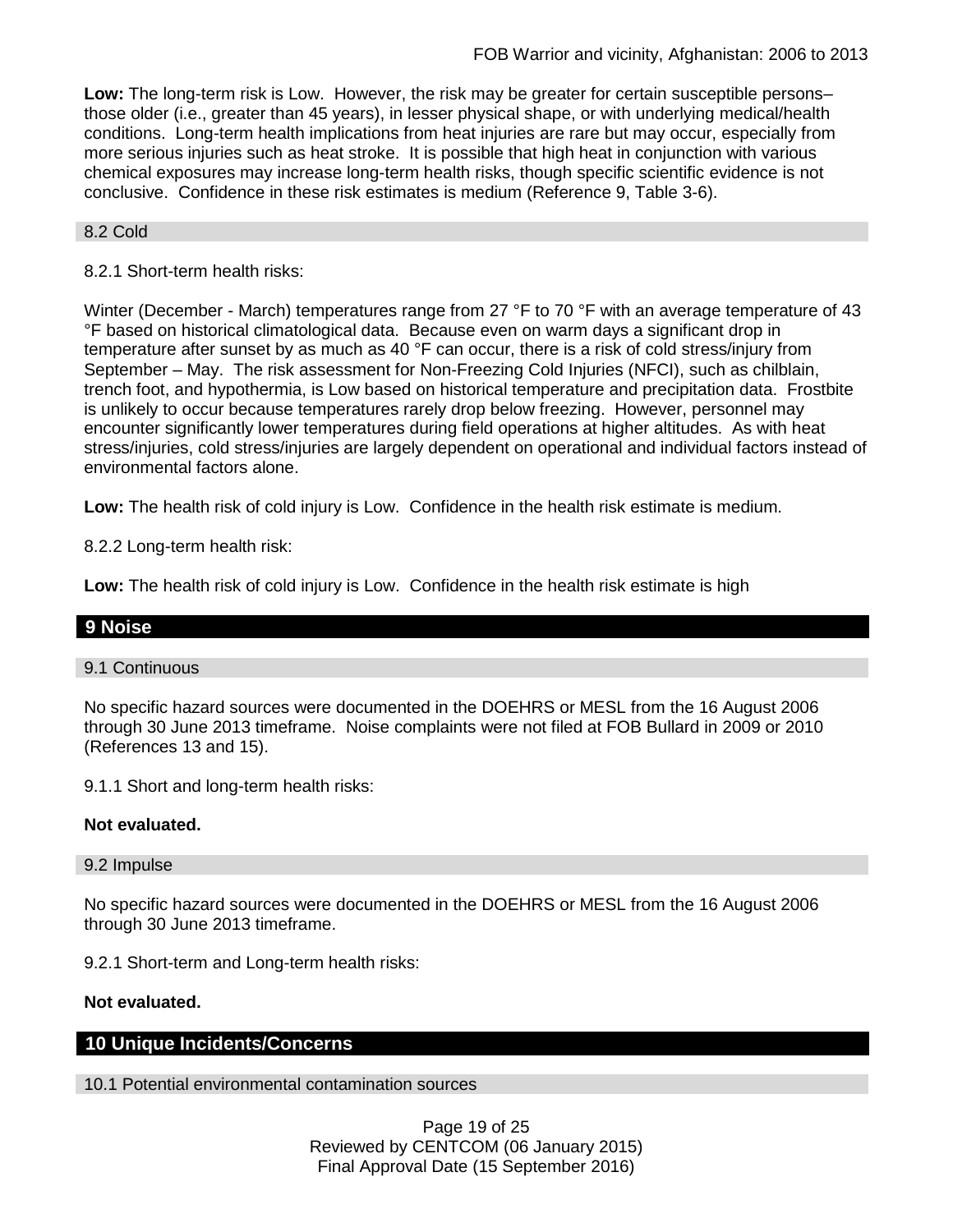DoD personnel are exposed to various chemical, physical, ergonomic, and biological hazards in the course of performing their mission. These types of hazards depend on the mission of the unit and the operations and tasks which the personnel are required to perform to complete their mission. The health risk associated with these hazards depends on a number of elements including what materials are used, how long the exposure last, what is done to the material, the environment where the task or operation is performed, and what controls are used. The hazards can include exposures to heavy metal particulates (e.g., lead, cadmium, manganese, chromium, and iron oxide), solvents, fuels, oils, and gases (e.g., carbon monoxide, carbon dioxide, oxides of nitrogen, and oxides of sulfur). Most of these exposures occur when performing maintenance task such as painting, grinding, welding, engine repair, or movement through contaminated areas. Exposures to these occupational hazards can occur through inhalation (air), skin contact, or ingestion; however exposures through air are generally associated with the highest health risk.

## 10.2 Waste Sites/Waste Disposal

Wastewater was removed from FOB Warrior and FOB Al Masak by local nationals (References 14 and 23). Regulated medical waste was removed from FOB Bullard and sent to FOB Lagman for disposal (Reference 20). Regulated medical waste was collected at FOB Warrior and transported to Sharana for storage and disposal (Reference 23). No specific hazard sources were documented in the DOEHRS or MESL from the 16 August 2006 through 30 June 2013 timeframe.

## 10.3 Fuel/petroleum products/industrial chemical spills

No specific hazard sources were documented in the DOEHRS or MESL from the 16 August 2006 through 30 June 2013 timeframe.

#### 10.4 Pesticides/Pest Control:

The health risk of exposure to pesticide residues is considered within the framework of typical residential exposure scenarios, based on the types of equipment, techniques, and pesticide products that have been employed, such as enclosed bait stations for rodenticides, various handheld equipment for spot treatments of insecticides and herbicides, and a number of ready-to-use (RTU) methods such as aerosol cans and baits. The control of rodents required the majority of pest management inputs, with the acutely toxic rodenticides staged as solid formulation lethal baits placed in tamper-resistant bait stations indoors and outdoors throughout cantonment areas. Nuisance insects, including biting and stinging insects such as bees, wasps, and ants, also required significant pest management inputs. Use of pesticides targeting against these pests generally involved selection of compounds with low mammalian toxicity and short-term residual using pinpoint rather than broadcast application techniques. No specific hazard sources were documented in DOEHRS or MESL data portal.

#### 10.5 Asbestos

No specific hazard sources were documented in the DOEHRS or MESL from the 16 August 2006 through 30 June 2013 timeframe.

#### 10.6 Lead Based Paint

No specific hazard sources were documented in the DOEHRS or MESL from the 16 August 2006 through 30 June 2013 timeframe.

### 10.7 Burn Pit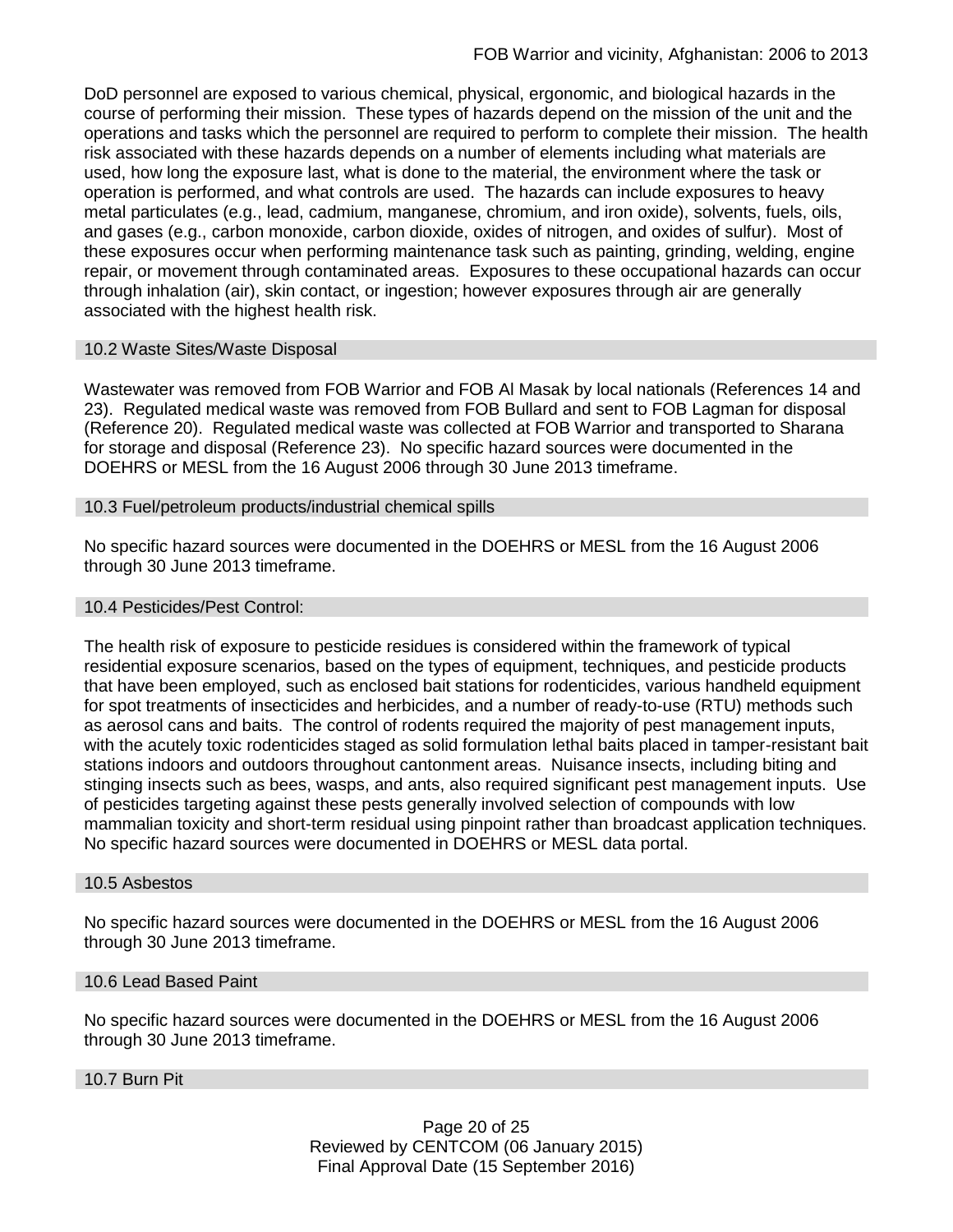While not specific to FOB Warrior and vicinity, the consolidated epidemiological and environmental sampling and studies on burn pits that have been conducted as of the date of this publication have been unable to determine whether an association does or does not exist between exposures to emissions from the burn pits and long-term health effects (Reference 7). The committee's review of the literature and the data suggests that service in Iraq or Afghanistan (i.e., a broader consideration of air pollution than exposure only to burn pit emissions) may be associated with long-term health effects, particularly in susceptible (e.g., those who have asthma) or highly exposed subpopulations, such as those who worked at the burn pit. Such health effects would be due mainly to high ambient concentrations of PM from both natural and anthropogenic sources, including military sources. If that broader exposure to air pollution turns out to be relevant, potentially related health effects of concern are respiratory and cardiovascular effects and cancer. Susceptibility to the PM health effects could be exacerbated by other exposures, such as stress, smoking, local climatic conditions, and co-exposures to other chemicals that affect the same biologic or chemical processes. Individually, the chemicals measured at burn pit sites in the study were generally below concentrations of health concern for general populations in the United States. However, the possibility of exposure to mixtures of the chemicals raises the potential for health outcomes associated with cumulative exposure to combinations of the constituents of burn pit emissions and emissions from other sources.

In May 2012 a burn pit and an incinerator were located on FOB Warrior. Waste was gathered by local nationals and put into the burn pit. At that time the incinerator was not in use (Reference 23). A burn pit was located on FOB Al-Masaak in December 2009 and January 2010. The burn pit was located between two living areas and trash composed of cardboard, paper, wood, metal, plastics, and food, was burned daily (References 13 and 14). In November and December 2009, unseparated garbage was burned daily in a burn pit 25 meters from the FOB perimeter on the southwestern side of FOB Bullard. Prevailing winds from the east took the smoke away from the camp (References 16 and 18). By August 2010 there were signs of separation of metal and plastics prior to burning of wastes in the burn pit (Reference 20). In November 2010 a second burn pit was noted as being located at the northwestern corner of FOB Bullard, however this burn pit was not in use (References 15 and 20). In March 2010 a burn pit was located in the perimeter at FOB Mu'qur (Reference 21). In June 2012 the burn pit at FOB Mu'qur was located off-site, however exposure to smoke from the burn pit potentially occurred when prevailing winds and burn times were not properly observed (Reference 22).

10.7.1 Particulate matter, less than 10 micrometers (PM $_{10}$ )

10.7.2 Exposure Guidelines:

Short Term (24-hour)  $PM_{10}$  ( $\mu$ g/m<sup>3</sup>):

- 
- $\bullet$  Marginal MEG = 420
- $\bullet$  Critical MEG = 600

10.7.2.1 Sample data/Notes:

): Long-term PM<sub>10</sub> MEG (µg/m<sup>3</sup>):

• Negligible MEG = 250 **•** Not defined and not available.

A total of three valid  $PM_{10}$  air samples were collected near burn pits from 2009–2013. The range of 24hour PM<sub>10</sub> concentrations was 0 μg/m<sup>3</sup> – 312 μg/m<sup>3</sup> with an average concentration of 117 μg/m<sup>3</sup>.

10.7.2.2 Short-term health risks:

**There was insufficient data with which to characterize short-term health risk from exposure to PM<sub>10</sub>**. Daily average health risk levels for PM<sub>10</sub> show no hazard for 66.7% and low health risk for 33.3%

> Page 21 of 25 Reviewed by CENTCOM (06 January 2015) Final Approval Date (15 September 2016)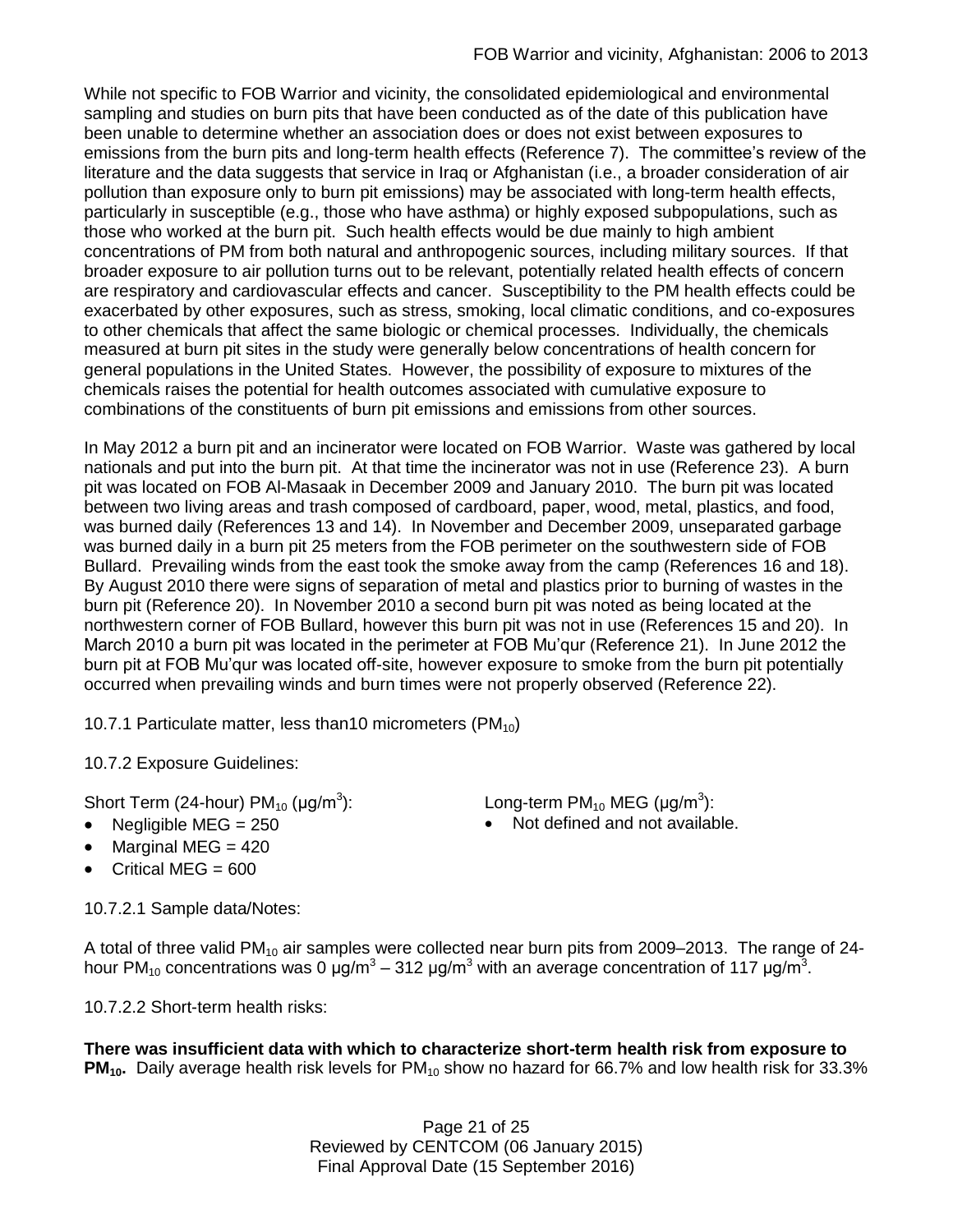of the time. Confidence in the short-term  $PM_{10}$  health risk assessment was low (Reference 9, Table 3-6).

10.7.2.3 Long-term health risk:

Not Evaluated-no available health guidelines. The EPA has retracted its long-term NAAQS for PM<sub>10</sub> due to an inability to clearly link chronic health effects with chronic  $PM_{10}$  exposure levels.

10.7.3 Particulate matter, less than 2.5 micrometers (PM $_{2.5}$ )

10.7.4 Exposure Guidelines:

Short Term (24-hour)  $PM<sub>2.5</sub>$  ( $\mu$ g/m<sup>3</sup>):

- 
- Marginal MEG =  $250$  extended to Marginal MEG =  $65$ .
- $\bullet$  Critical MFG = 500

10.7.4.1 Sample data/Notes:

):  $\hspace{1cm}$  Long-term (1year) PM $_{2.5}$  MEGs (µg/m $^3$ ):

- Negligible MEG = 65 Negligible MEG = 15
	-

A total of one valid PM<sub>2.5</sub> air samples was collected near burn pits in 2009. The 24-hour PM<sub>2.5</sub> concentration was 29  $\mu$ g/m<sup>3</sup>.

10.7.4.2 Short-term health risks:

**None identified based on the available sampling data.** No samples were detected at levels above the short- or long-term MEGs.

10.7.4.3 Long-term health risks:

## **There was insufficient data with which to characterize long-term health risk from exposure to PM2.5.**

10.7.5 Airborne Metals from  $PM_{10}$  and  $PM_{2.5}$ 

10.7.5.1 Sample data/Notes:

A total of three valid  $PM_{10}$  airborne metal samples were collected near burn pits at FOB Warrior and vicinity from 30 November 2009 to 8 March 2013. A total of one valid  $PM_{2.5}$  airborne metal sample was collected near burn pits at FOB Warrior and vicinity on 24 December 2009.

10.7.5.2 Short-term and Long-term health risks:

**None identified based on the available sampling data.** No parameters exceeded 1-year Negligible MEGs.

10.7.6 Volatile Organic Compounds

10.7.6.1 Sample data/Notes: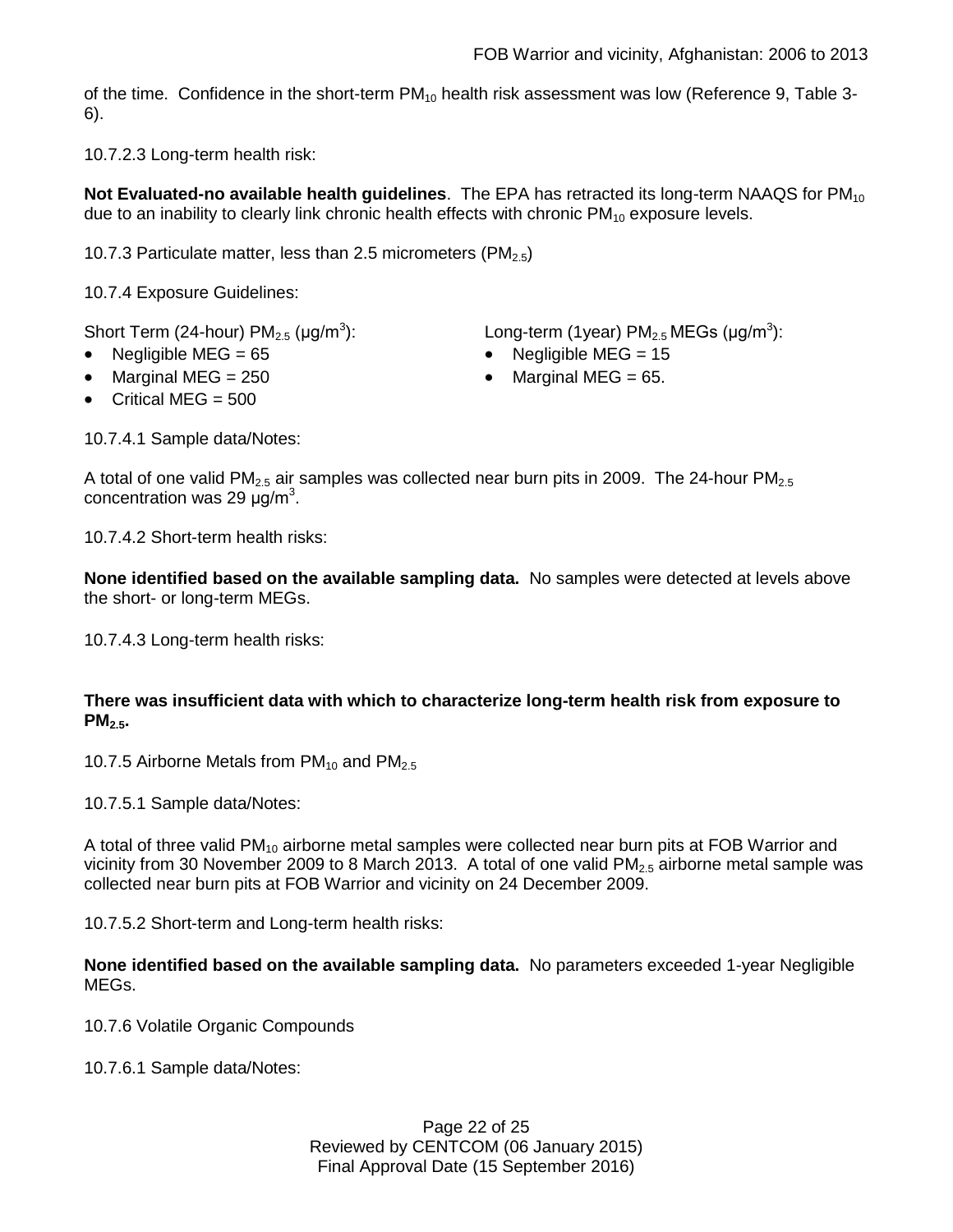The health risk assessment is based on average and peak concentration of six valid volatile organic chemical (VOC) air samples collected near burn pits from 24 December 2009 to 8 July 2012, and the likelihood of exposure. None of the analyzed VOC pollutants were found at concentrations above short or long-term MEGs.

10.7.6.2 Short and long-term health risks:

**None identified based on the available sampling data.** No parameters exceeded 1-year Negligible MEGs.

> Page 23 of 25 Reviewed by CENTCOM (06 January 2015) Final Approval Date (15 September 2016)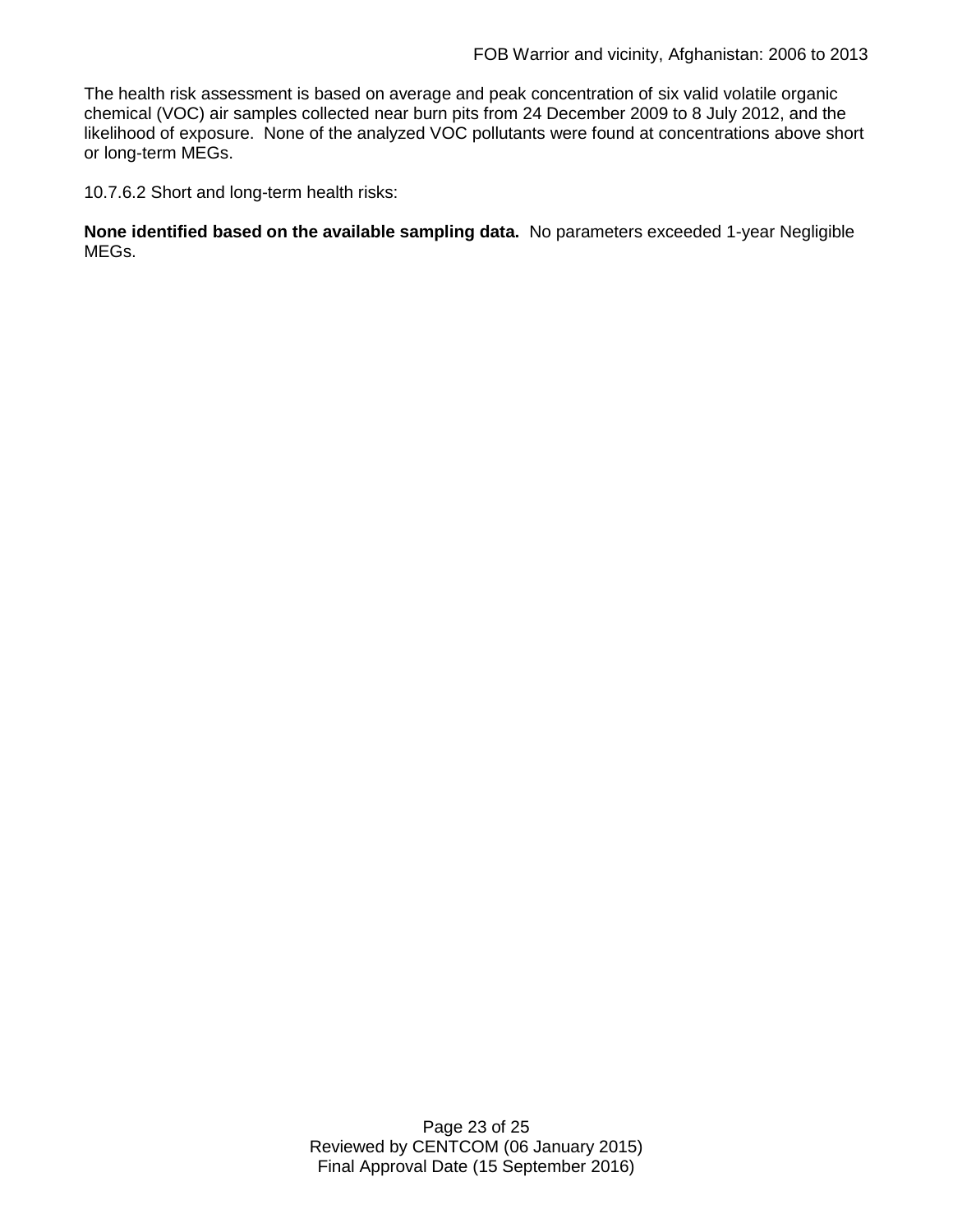## **11 References<sup>1</sup>**

- 1. Casarett and Doull's Toxicology: the Basic Science of Exposures, Chapter 2- Principles of Toxicology; Fifth Edition, McGraw Hill, New York.
- 2. Clinical Toxinology Resources: [http://www.toxinology.com/.](http://www.toxinology.com/) University of Adelaide, Australia.
- 3. Defense Occupational and Environmental Health Readiness System (referred to as the DOEHRS-EH database) at https://doehrs-ih.csd.disa.mil/Doehrs/. Department of Defense (DoD) Instruction 6490.03, *Deployment Health*, 2006.
- 4. DoDI 6055.05, Occupational and Environmental Health, 2008.
- 5. DoD MESL Data Portal: https://mesl.apgea.army.mil/mesl/.Some of the data and reports used may be classified or otherwise have some restricted distribution.
- 6. Goldman RF. 2001. Introduction to heat-related problems in military operations. *In*: Textbook of military medicine: medical aspects of harsh environments Vol. 1, Pandolf KB, and Burr RE (Eds.), Office of the Surgeon General, Department of the Army, Washington DC.
- 7. IOM (Institute of Medicine). 2011*.* Long-term health consequences of exposure to burn pits in Iraq and Afghanistan*.* Washington, DC: The National Academies Press.
- 8. Joint Staff Memorandum (MCM) 0017-12, Procedures for Deployment Health Surveillance, 2012.
- 9. USA PHC TG230, June 2013 Revision.

 $\overline{a}$ 

- 10. USACHPPM. 2008. Particulate Matter Factsheet; 64-009-0708, 2008.
- 11. Modification 12 to United States Central Command Individual Protection and Individual Unit Deployment Policy, 02 December 2013.
- 12. CDC. 2012. Morbidity and Mortality Weekly Report. Imported Human Rabies in a U.S. Army Soldier. May 4, 2012. 61(17); 302-305.
- 13. Occupational and Environmental Health Site Assessment Al-Masaak, Afghanistan. December 20- 26, 2009. 180th medical Detachment.

 $1$  NOTE. The data are currently assessed using the 2013 TG230. The general method involves an initial review of the data which eliminates all chemical substances not detected above 1-yr negligible MEGs. Those substances screened out are not considered acute or chronic health hazards so are not assessed further. For remaining substances, acute and chronic health effects are evaluated separately for air water (soil is only evaluated for long term risk). This is performed by deriving separate short-term and long term population exposure level and estimates (referred to as population exposure point concentrations (PEPC)) that are compared to MEGs derived for similar exposure durations. If less than or equal to negligible MEG the risk is Low. If levels are higher than negligible then there is a chemical-specific toxicity and exposure evaluation by appropriate SMEs, which includes comparison to any available marginal, critical or catastrophic MEGs. For drinking water 15 L/day MEGs are used for the screening while site specific 5-15 L/day are used for more detailed assessment. For nondrinking water (such as that used for personal hygiene or cooking) the 'consumption rate' is limited to 2 L/day (similar to the EPA) which is derived by multiplying the 5 L/day MEG by a factor of 2.5. This value is used to conservatively assess non drinking uses of water.